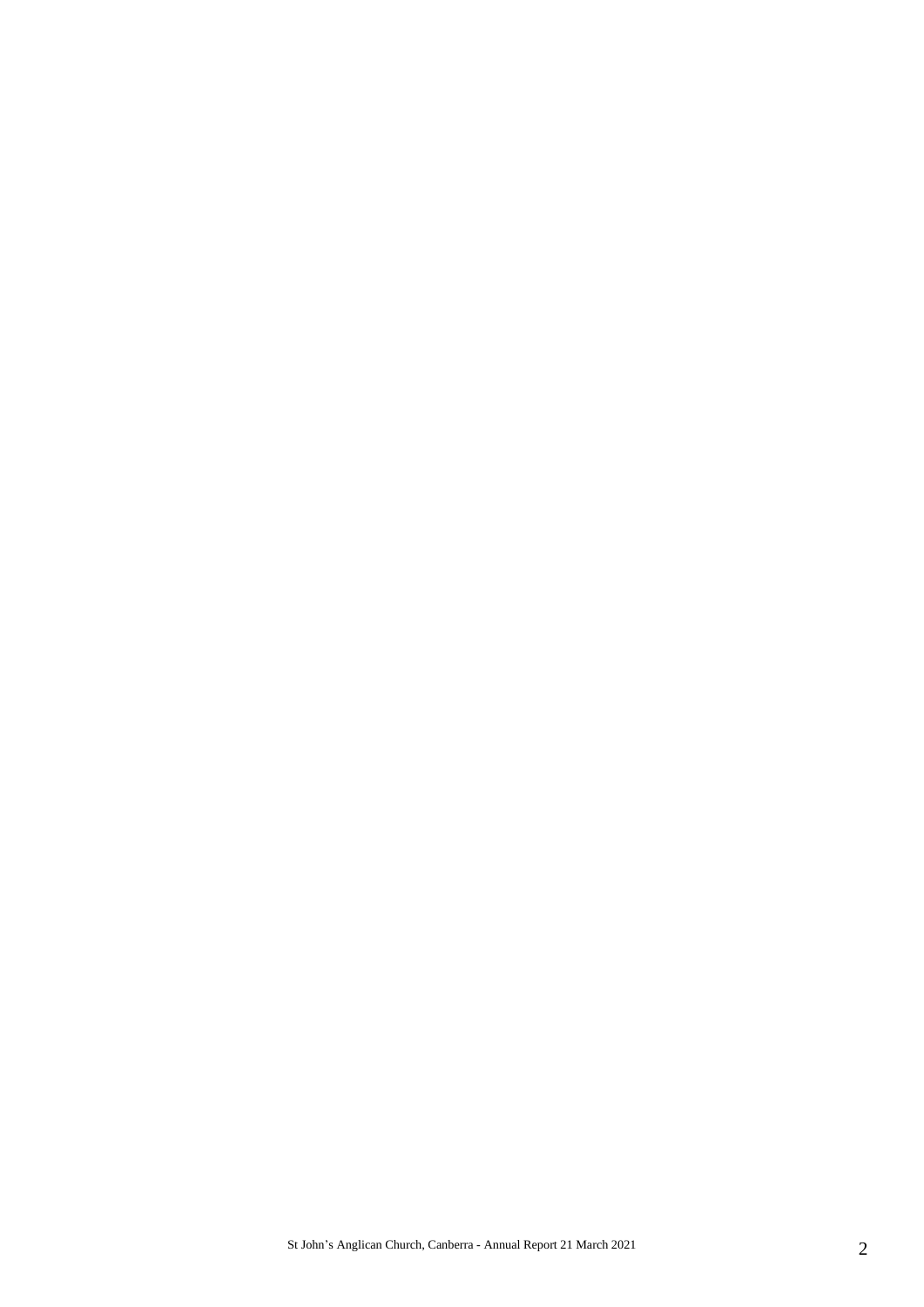## **St John's Anglican Church, Canberra Annual Report**

### **Presented to the Annual General Meeting 21 March 2021**

#### **Reports for 2021**

| Finance Report from the Treasurer (see Financial Reports)                                                       |  |
|-----------------------------------------------------------------------------------------------------------------|--|
| Flower Power manufactured and the contract of the contract of the contract of the contract of the contract of t |  |
| Friends of St John's manual content content and the content of the content of the content of the Tieran and Ti  |  |
|                                                                                                                 |  |
|                                                                                                                 |  |
|                                                                                                                 |  |
| National Trust - St John's Church Heritage Conservation Appeal Fund  18                                         |  |
|                                                                                                                 |  |
|                                                                                                                 |  |
|                                                                                                                 |  |
|                                                                                                                 |  |
|                                                                                                                 |  |
|                                                                                                                 |  |
|                                                                                                                 |  |
|                                                                                                                 |  |
|                                                                                                                 |  |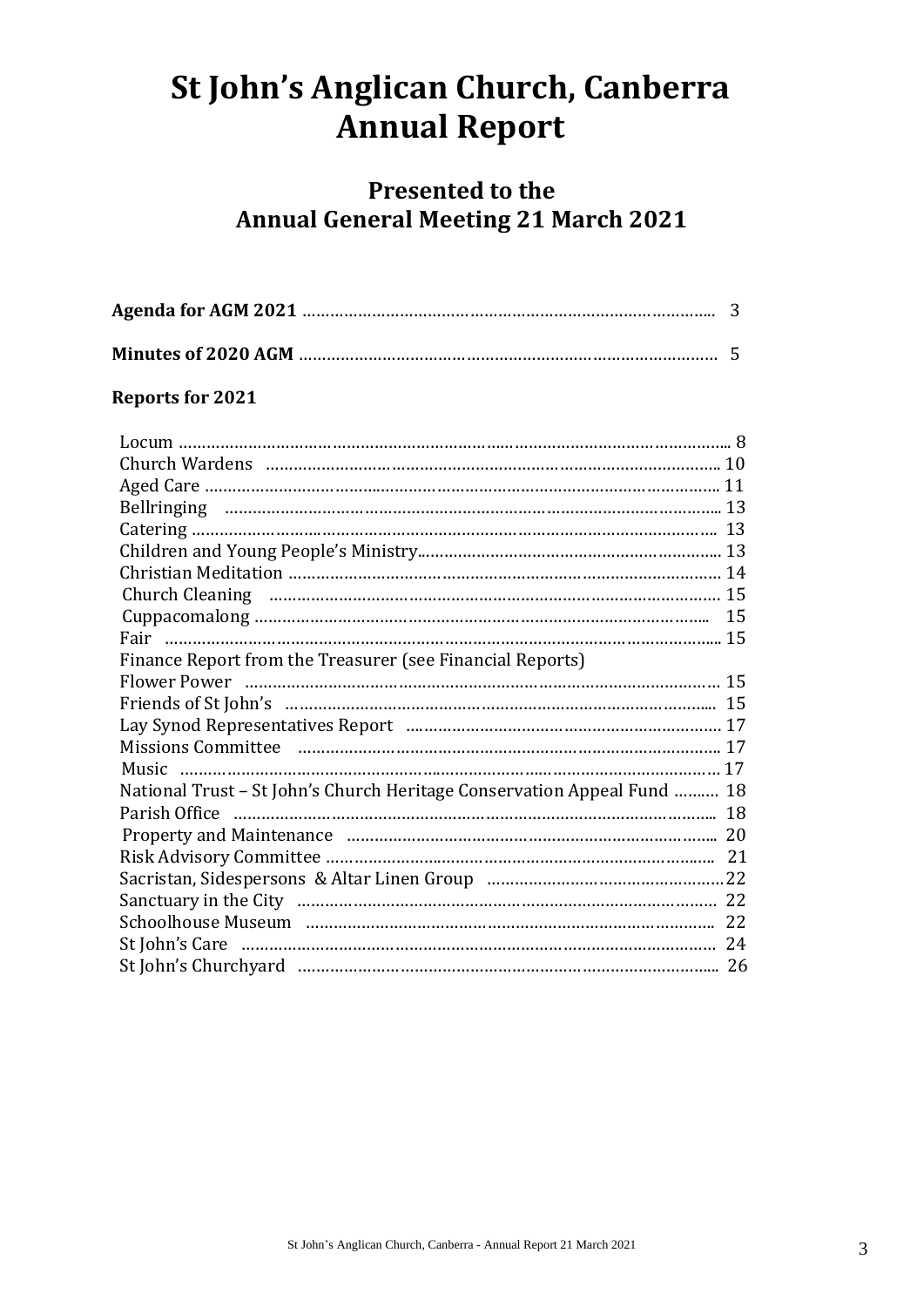#### **ANNUAL GENERAL MEETING AND ELECTORAL MEETING**

#### **Saturday 21 March 2021 at 3.00 p.m. in the Hall**

#### **AGENDA**

#### **1. Opening Prayer**

#### **2. Adoption of the Agenda**

#### **3. Minutes of the Annual General Meeting held 22 August 2020**

#### Draft Motion:

*It is moved that the meeting note that the Minutes of the AGM held on 22 August 2020 were approved by Parish Council on 16 September 2020*

#### **4. Annual Reports for Noting**

Authors are welcome to make brief comments on their report, which can be followed up with questions or comments.

#### **5. Adoption of Financial statements for 2020 and of Budget for 2021**

Draft Motions: *It is moved that The Finance Report, and the Financial Statements for 2020 be accepted.* 

*It is moved that the Budget for 2021 be noted.* 

#### **6. Appointment of Auditor**

Draft Motion: *It is moved that PKF Canberra be appointed Parish Auditors for 2021.* 

#### **ELECTORAL MEETING**

The Locum will take the chair for this meeting

#### **Decision on the number of Parish Councillors to be elected for 2021**

The Governance of the Diocese Ordinance provides for St John's to have 3 Wardens— 2 elected and 1 nominated by the Locum.

The Governance of the Diocese Ordinance provides for the electoral meeting to determine whether 2, 4, 6, or 8 persons should be elected to the Parish Council—with the Locum then to nominate 1, 2, 3 or 4 persons respectively.

#### *As in 2020, it is proposed that we elect 6 Parish Councillors.*

If this is agreed, the Rector would nominate 3 Councillors, making 9 Councillors. Together with 3 Wardens and the Locum, this makes a total of 13 people.

#### **Decision as to whether the Presiding Member of Parish Council should be elected by Parish Council or at this electoral meeting**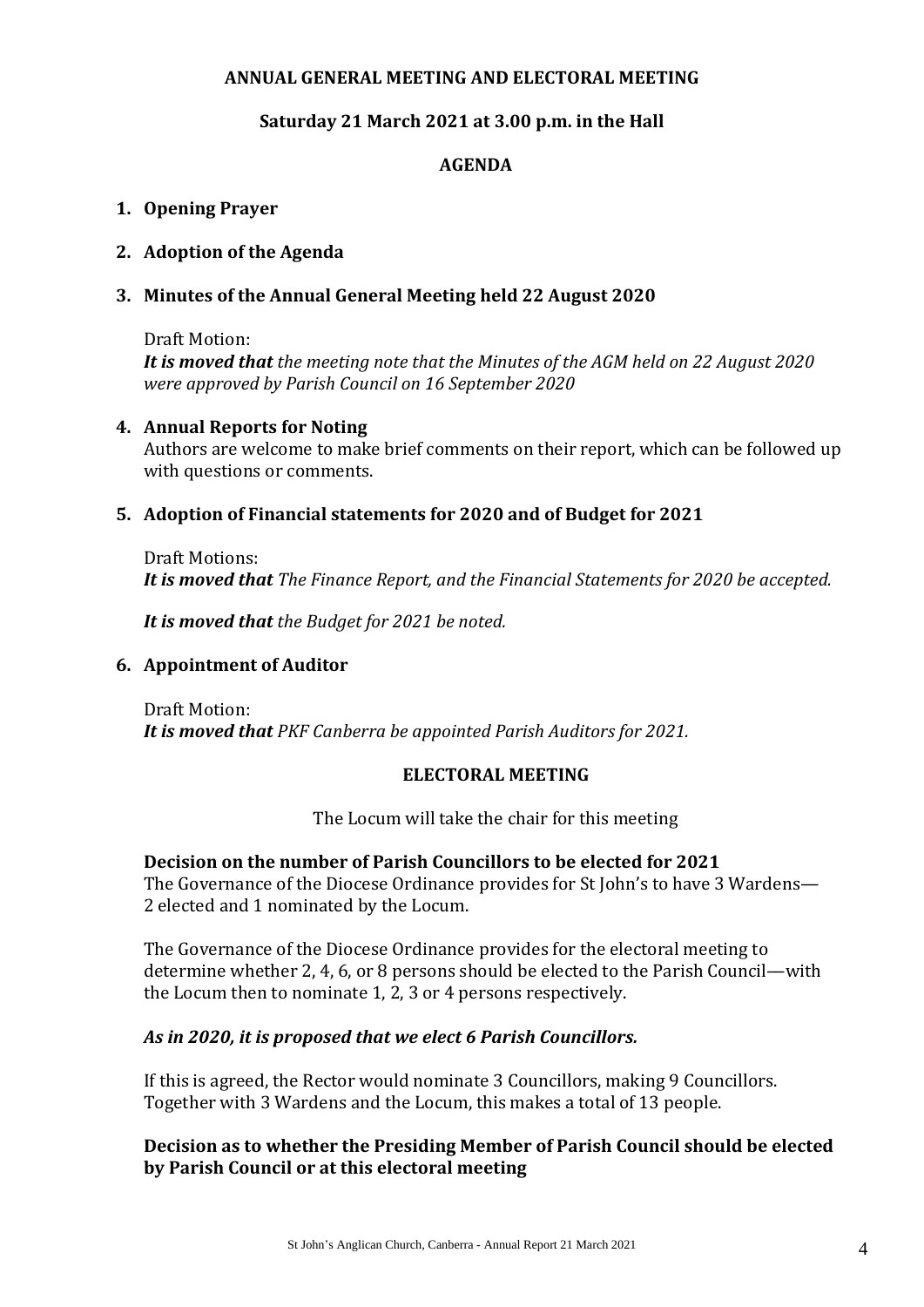We propose that we continue the practice at St John's of the Parish Council electing its own Presiding Member (i.e. chair), since it is considered that it is Parish Councillors themselves who are best placed to decide the most appropriate Chair.

#### **Election:**

Wardens (2 to be elected)

Parish Councillors**—**the number determined in Item 6 above

#### **RESUMPTION OF ANNUAL GENERAL MEETING**

- **7. Other business** (preferably, with notice of any substantive motions or questions before the meeting)
- **8. Closing Prayer—**The Grace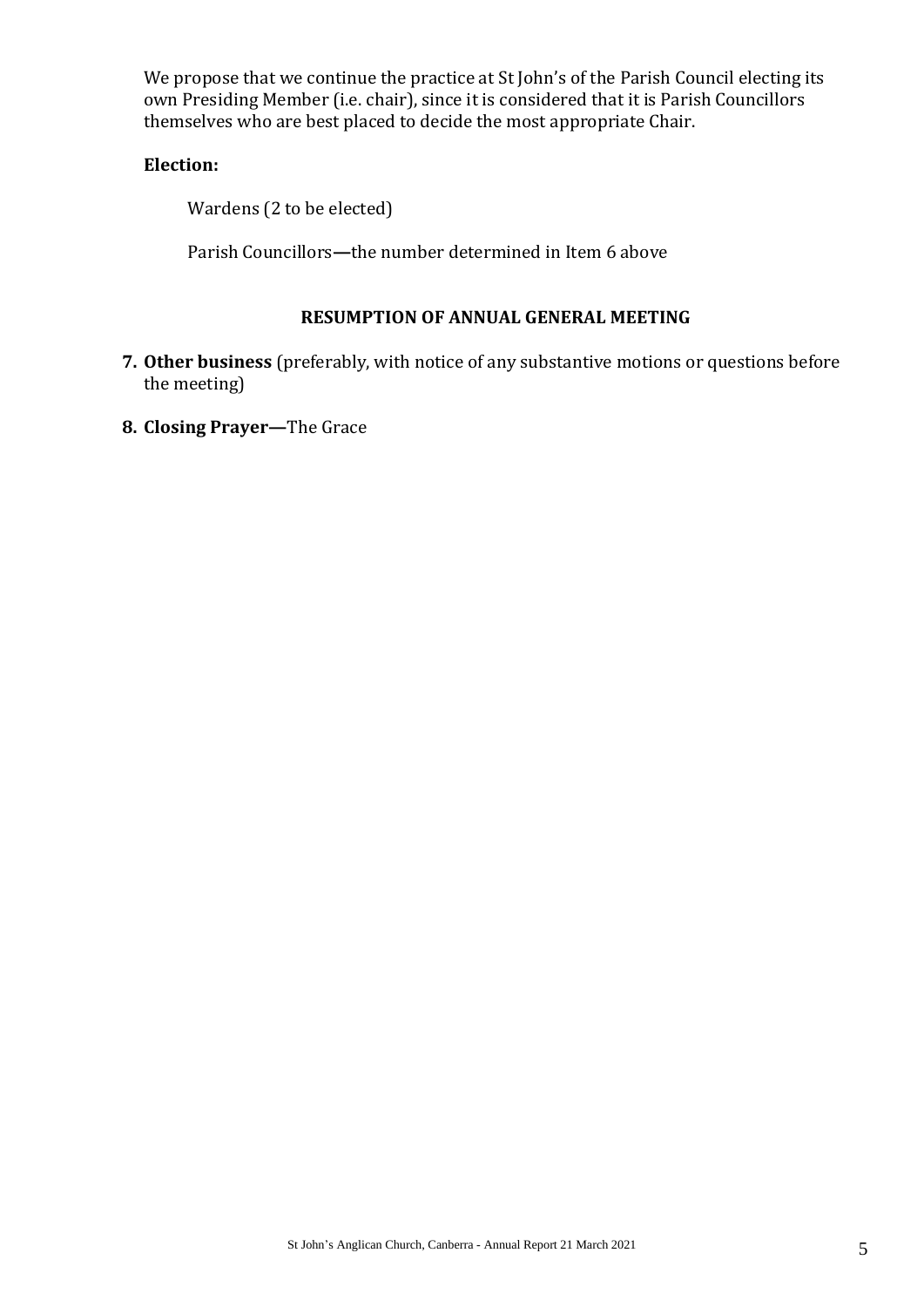#### **St John's Anglican Church Canberra**

#### **Minutes of the Annual General Meeting**

#### **Sunday 22 August 2020 at 2.00pm, in the Hall**

John Richards, Presiding Member of Parish Council opened the meeting at 2:00pm.

#### **The meeting commenced with**

**a reading** from Romans 12.1-13, by Canon Margaret Emil **and prayers** led by Canon Paul Black, Rector

#### **ATTENDANCE**

There were 40 parishioners and clergy in attendance.

Apologies were received from John Lawson, Archdeacon David Hill, Barbara Hill, Joan Crook, Joan Armitage, Rob Crafter, Steve Moseley, Vicky Moseley, Rod Nichols, Tracy Noble, George Pooley, Len Goodman and Joyce Goodman.

#### **ADOPTION OF AGENDA**

The agenda has been modified to delete the Electoral Meeting from the AGM given that separate arrangements have been made for electing officers and representatives. It was noted that voting can take place following this meeting, and after tomorrow's and Wednesday's worship services. Postal votes will be received until 4 September.

In order to make these separated arrangements work, Parish Council resolved earlier that the status quo apply in relation to the number of elected Parish Councillors (6) and that Parish Council elect the Presiding Member.

These variations were chosen to allow the maximum number of people vote under the COVID-19 restrictions. They have been agreed the Registrar of the Diocese following the authority of Bishop-in-Council given to him for that purpose.

#### **MINUTES OF LAST AGM HELD 3 MARCH 2019**

*It was resolved that the minutes of the AGM of 3 March 2019 be approved as the record of that meeting*. [Moved Allan Overton*,* Seconded Amanda Reynolds]

Subject to the note immediately below the following resolution:

*It was resolved that the Minutes of the AGM be approved on each occasion as the record of that meeting at the meeting of Parish Council which next follows the AGM, and that the approved minutes be placed on the Parish website.* [Moved Tracy Sutherland, Seconded Vicky Cullen]

It was agreed that before Parish Council approves the minutes as provided for in this resolution, the draft minutes will be placed on the Parish website for parishioner comment. If the timing between the AGM and the next meeting of Parish Council is too short, then approval will be held over to the second Parish Council meeting following the AGM.

#### **ANNUAL REPORTS FOR NOTING**

Questions were called for prior to the meeting, to be discussed at the meeting. No questions were received. The Presiding Member indicated that if there were any pressing questions outstanding, he would be happy to receive them after the meeting and seek responses.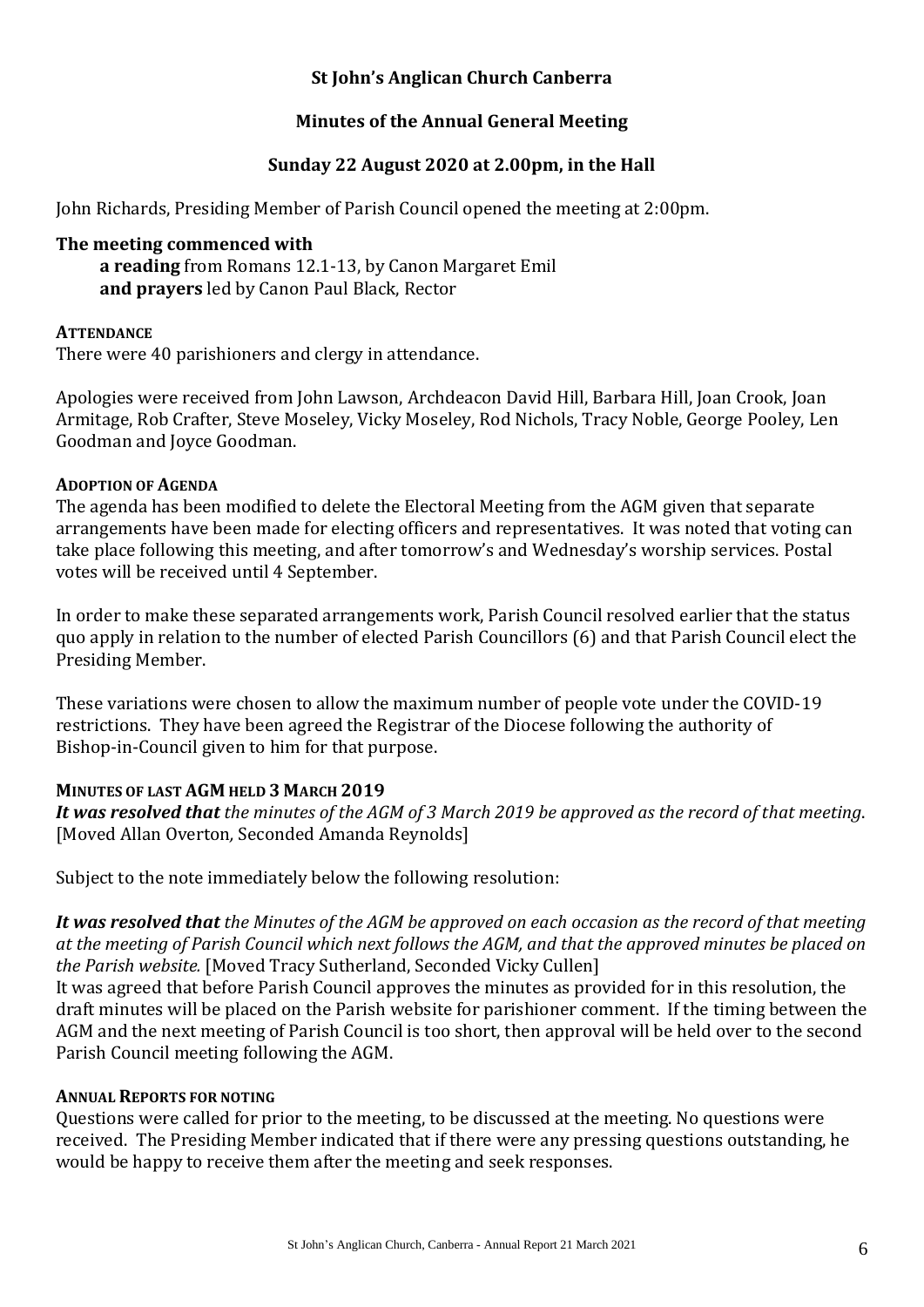#### **RECTOR'S REPORT**

Canon Black presented his report as written. There was no discussion.

#### **ADOPTION OF FINANCIAL STATEMENTS FOR 2019 AND OF BUDGET FOR 2020**.

The Treasurer briefly outlined the financial situation of the Parish and the great benefit received during the COVID period from the commitment of parishioners, the help from the Diocese and the effect of the Job Keeper payments. He also presented the 2020 budget, although noting that it has subsequently been adjusted by Parish Council to cope with the effects of the pandemic.

*It was resolved that the Financial Report, and the Financial Statements, for 2019 be accepted.* [Moved Helen Wilson, Seconded Russell Tunks]

*It was resolved that the Budget for 2020 be noted.* [Moved Cecilia Waugh*,* Seconded Margaret Rodgers]

#### **APPOINTMENT OF AUDITOR**

*It was resolved that PKF Canberra be appointed as Parish Auditors for 2020* [Moved Helen Wilson, Seconded Grace Koch]

#### **OTHER BUSINESS**

#### *Future Directions paper*

The Presiding member gave a summary of the appointment process for the new Rector, following Canon Paul Black's retirement in July 2021, noting particularly the Parish consultation with the Archdeacon and the role of the Clergy Appointment Board.

The future directions document was prepared by Parish Council to ensure we are as well informed as possible before the Parish consultation with the Archdeacon and that, as a Parish, we have given due consideration to the type of Parish we are and wish to be in the future. It is also a guide for Parish Council in the interregnum period.

Christine Hawkins presented the document, noting it consists of four parts: an introduction; a set of Parish values; a Parish SWOT analysis; and a two-year transitional strategic plan covering the interregnum between Rectors.

During discussion, the importance of music at St John's was highlighted. The plan seems not to emphasise that as a strength, but rather draws attention to it as a weakness because of its reliance on volunteer organists. It was felt that the term "volunteer" could be seen to have a negative implication of the professionalism of the musicians, and that "honorary" might be a better descriptor.

Nevertheless, the point was made that we used to pay our organists and may need to consider doing so again in the future.

The Presiding Member encouraged parishioners to study the document and submit comments and suggestions to him over the next month or so to allow a final version to be developed by Parish Council. The final version can then act as a source of information for the Parish, Parish Council and those involved in the process of finding our next Rector.

#### *Vote of Thanks to Canon Paul Black*

The Presiding Member noted that this will be Paul's last Annual General meeting at St John's. Although he will still be Rector on the occasion of the next AGM he will be on long service leave and not in attendance at the meeting.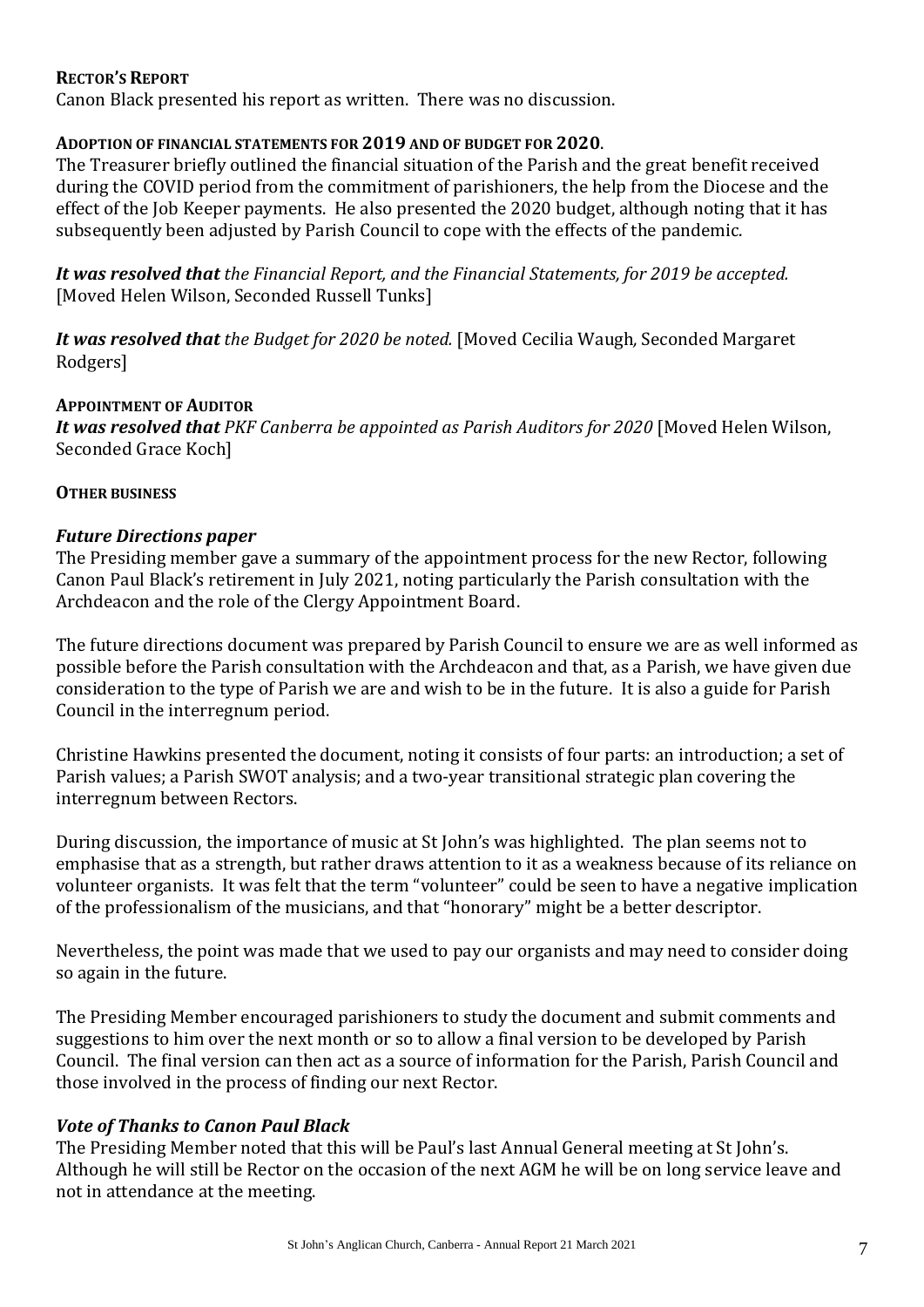John said it was important to recognise and record in these minutes the tremendous contributions Paul had made in his 13 years with us and that he leaves the Parish greatly enhanced by his ministry. The meeting supported this statement of appreciation by acclamation.

#### **CLOSING PRAYER**

Canon Paul Black, Rector, closed the meeting with a blessing at 2:55pm

#### **LOCUM**

Covid restrictions stretched the whole parish in 2020. In many ways we grieved the loss of community but were surprised at what we gained along the way.

We are still missing many familiar faces who are not able to return to worship for health reasons. We miss not gathering for morning and afternoon teas. We miss being able to kneel at the communion rail and share the common cup of wine. We miss shaking hands at the door of the church. And *sunday@9.30* miss gathering in the church – the blessing of a large congregation is its loss when it comes to covid restricted numbers in a small stone building.

But who would have imagined that we would all become so tech savvy – meeting together for bible studies (and even kids@church) on zoom, catching up on church services on YouTube, reading our weekly newsletters on email, checking in on the CBR App? And those of you who came for Christmas – who could have imagined the beauty and wonder of gathering under the trees and hearing the lorikeets screeching their songs to God as we gathered for communion.

And we are all thankful that Canberra has been free of the virus.

Church services are reduced in 2021. I was honoured to be asked to be Locum in this period of transition with Canon Paul Black's pending retirement. However, because I do not live on site it is difficult to maintain the previous number of Sunday services, allowing for time to travel to and from church. Some of our services have also become smaller as people are not yet able to return. So, in 2021 the monthly pattern of services will be:

| 1 <sup>st</sup> Sunday | $2nd$ Sunday   | 3rd Sunday     | 4 <sup>th</sup> Sunday | 5 <sup>th</sup> Sunday |
|------------------------|----------------|----------------|------------------------|------------------------|
|                        | 7.00 am BCP    |                | 7.00 am BCP            |                        |
| 8.00 am APBA           | 8.00 am APBA   | 8.00 am APBA   | 8.00 am APBA           | 8.00 am APBA           |
| 9.30 am family         | 9.30 am family | 9.30 am family | 9.30 am family         | 9.30 am family         |
|                        |                | 11.15          |                        | 11.15 am               |
|                        |                | choral mattins |                        | Friends mattins        |
| 5.00pm choral          |                |                |                        |                        |
| evensong               |                |                |                        |                        |
| stiohns@6              | stiohns@6      | stiohns@6      | stiohns@6              | stiohns@6              |

Wednesday services have been expanded to be a BCP Holy Communion service with sermon and music. This pattern of three modern services and two BCP services reflects the ratio of the congregation attending each service type.

Even though I have been associated with the parish for a number of years, I did not realise the complexity of the Rector's job until this year. It happens so smoothly because there are a number of incredible people who work tirelessly in the background. I would like you all to understand the work they all do.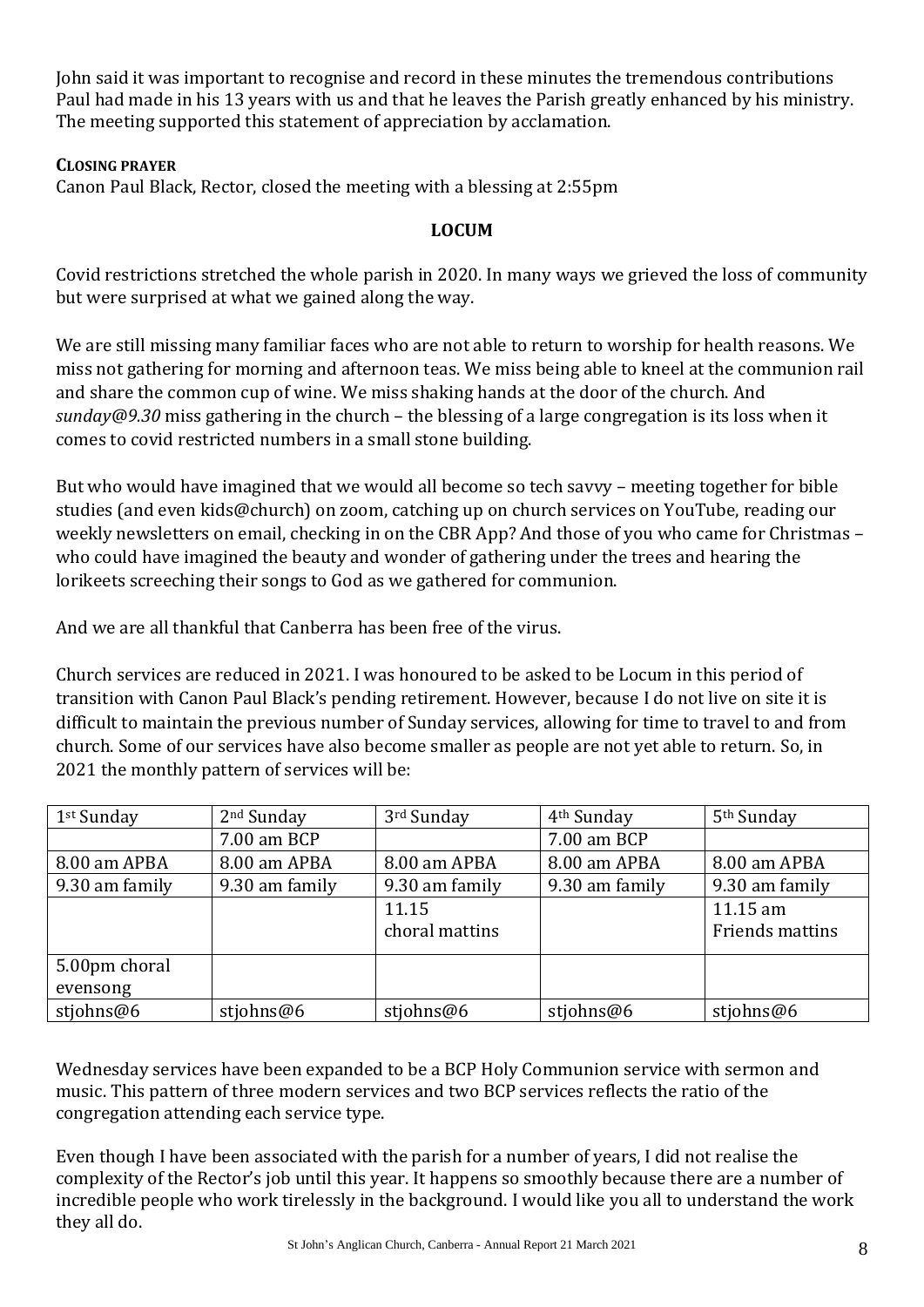The parish was blessed the day Kimberley van Leeuwen applied for the Administrator's role, and I am thankful every day for her unwavering support, ability, and wisdom. Weddings would not happen if not for Vicky Moseley, nor baptisms without Pat Knight. Sermons would not be as interesting without regular conversations with Colin Lendon. Ian Dalziell created the newsletter each week until covid hit. Michael Shaw is always willing to adapt to situations as needed and has kept our kids & youth programs going through difficult circumstances, whilst also imagining new youth ventures that may be able to come to reality in 2021. Music, which is so important at this time when we can't sing, is organised by Sheila Thompson and her amazing crew of talented organists (and organ scholar) and our choir which grows from strength to strength. And Sunday services would not exist without the extraordinary amount of work that Margaret Rodgers undertakes. She also makes me sandwiches for lunch! Thank you all.

John Richards, Presiding Member of Parish Council, is a font of wisdom and good advice, thank you. Christine Hawkins and Russell Tunks, wardens, are also very supportive of me. Thank you to all who serve on Parish Council.

In the wider Parish, Glenda Richards gives an amazing amount as the Chair of St John's Care Committee. And thanks to all the members of the committee and all the volunteers. SJC is such a unique venture and makes me proud to be associated with this parish. Steve Moseley did a great job on Property, Maintenance and Projects for the years he was Chair of those committees, and I thank him for his professional skills and commitment. Helen Wilson's knowledge of the parish, and willingness undertake tasks of all shapes and sizes, is enormous, thank you. Thanks also to Barbara Hill who oversees the graveyard, Phil Creelman who lends a hand for duties as varied as changing lightbulbs to digging holes in the columbarium, and David Adams makes a ministry out of car-parking – developing relationships with the many people who park in our grounds and thus help fund the future of the church.

Diana Body and all who keep our historic Schoolhouse Museum operating do a wonderful job – it is good that it has been able to reopen recently. The Friends of St Johns donated the delightful set of green vestments (created by the talented Sylvia Cullen), and two replacement trees in the grounds, as well as contributed to Canon Paul's farewell morning tea in December.

There are an extraordinary number of people to thank – from those who bless us with their creativity with flowers, to those who dust and clean our beautiful church each week or keep the grounds so neat and tidy. And each of you who smile and comment at the door of the church, to let me know that God touched you during worship. That becomes a blessing to me as well. Please accept my apologies if I have not included you in this list – I am so very grateful who the whole community who make this place a church.

But I could not finish without giving thanks for the support of my fellow clergy, Canon Kevin Stone and Rev'd Vicky Cullen, who not only help with leading worship, preaching and bible studies, but also have a large ministry of pastoral care. I also remember Canon Geoffrey Sibley and the Venerable David Hill, who have been unable to help in recent times because of ill health. I am who I am today as a priest because of the mentoring and friendship of Canon Paul Black – for his wisdom and compassion I give thanks. It is truly a blessing to be in a team ministry, where we can share our strengths and weaknesses in serving our community.

Some of you have asked if I will be applying for the position of Rector later this year. I will not and did never intend to do so. The parish needs someone younger than me, with better knees and more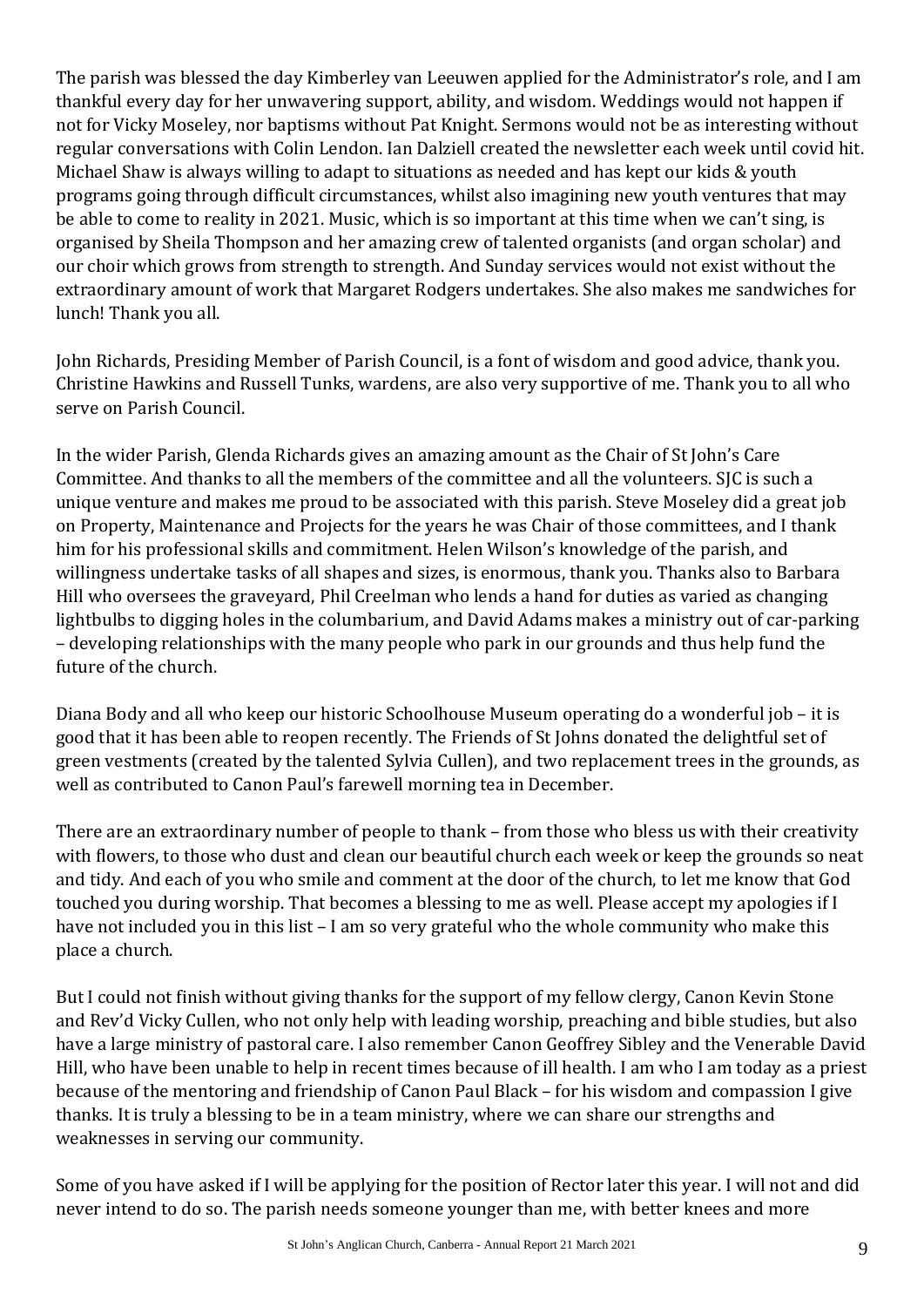energy, to take it on its next journey. We will travel together as long as needs, then I will hand the baton to the next incumbent, with God's blessings.

Canon Margaret Emil

#### **CHURCH WARDENS**

Although the most recent Annual General Meeting of the Parish was held just last September, delayed from March because of the constraints caused by the COVID-19 crisis, this report covers activities from March 2020.

In March we were delighted we could celebrate the 175<sup>th</sup> anniversary of the consecration of the Church in the presence of the Governor General and Diocesan Bishop. We were blest to be able to mark that significant occasion just before the lock-down started as part of the national plan to mitigate the impact of the virus.

Much of the attention of Parish Council in 2020 was focussed on the implications of the pandemic for our Parish. At the outset we were not sure how we would manage the year with a possible enormous loss of income from parking and offertories. Fortunately, with the continuing generosity of our parishioners, the assistance of the JobKeeper program and financial support from the Diocese we were able to keep all staff and operate most of our normal activities, albeit with changed arrangements. The Treasurer in his report will give more details on the financial performance of the Parish during that difficult year.

Apart from considering the financial aspects of the impact of the pandemic, Parish Council devoted much of its time, with the Rector, on how to continue meaningful services and liturgies during the year, and to the development of a Parish COVIDSafe Plan. The Plan was reviewed and, if necessary, revised at each meeting of Parish Council, under the guidance of Canon Margaret who was appointed the Parish COVIDSafe warden.

An important aspect of Council's work in 2020 was the development of the *St John's Directional Plan for 2020-2022*, intended as a means of defining ourselves as a Parish ahead of the important work of the Clergy Appointments Board in finding our new Rector. That document was prepared by a working party and made available for Parish comment before being finalised by Parish Council. It is now on the Parish web site. It will be given to members of the Clergy Appointments Board to use a source of information, along with any matters that arise from parishioners at the Parish consultation to be held with the 2021 AGM. The document was prepared on the advice of Council's Risk Advisory Committee which, at a briefing in mid-2019, counselled on the risks of being unprepared during an interregnum and in the appointment of a new Rector.

We continued our missionary giving in 2020, allocating a total of \$15k to Wontulp-Bi-Buya College in Cairns, Newton Theological College in PNG, CMS for support of the Claphams and Bush Church Aid.

In mid-year Council was briefed by the University of New South Wales on their proposed campus development along Constitution Ave. This is seen as an initiative which has potential synergies with the Parish: we will have as many as 6000 staff and students on our doorstep, many of whom will look for a spiritual home.

Another feature of the work of Parish Council in 2020 was the completion of our detailed review of Parish policies, which can know be seen on the Parish web site.

Parish Council established a Projects Committee late in 2020, the role of which is to supervise and undertake projects referred to it by Parish Council. Current projects with the committee are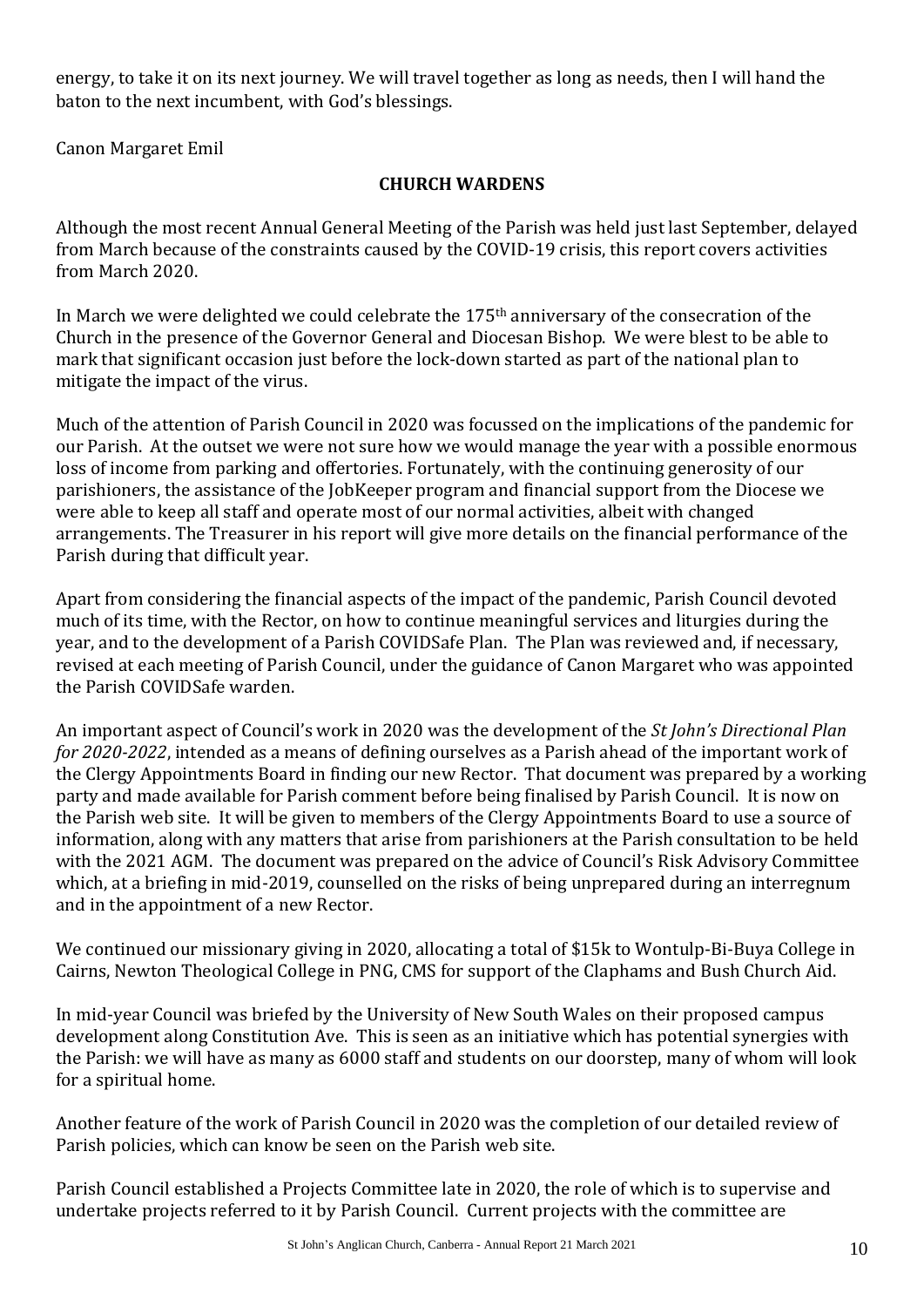preparation of the Rectory for the new Rector, maintenance of the Parish properties at 1 and 7 Amaroo Street, resurfacing the floor in the Hall and refurbishment of the driveway and car parks.

In a year like few others, we have been more blessed than usual by the wonderful support of so many, who have helped us maintain our sense of Christian community. Early in the pandemic Canon Paul Black postponed his retirement to guide us through the uncertainty ahead. He graciously continued working until the end of 2020, before going on long service leave. We thank him for that commitment.

We have many who volunteer their time to support the work of God at St John's and in the Diocese. Our ministry team of Canon Paul, Canon Margaret, now our Locum Rector, and Canon Stone, along with our honorary clergy Archdeacon David Hill, Canon Geoff Sibly and Rev'd Vicky Cullen, continue to provide wonderful theological and pastoral leadership. Kimberley, David Adams, and those who volunteer in the office do an excellent job in keeping the day-to-day business of the Parish running. As churchwardens we also record our thanks to our colleagues on Parish Council for their commitment, insight and good grace, especially in this year of major challenge.

The current wardens thank Vicky Moseley and John Lawson for their time, contribution and commitment to the Parish as Wardens (and for John as Treasurer) over many years.

Although we recorded thanks as a Parish to Paul Black in our last report, it is fitting to conclude this one with the resolution from the meeting of Parish Council on 16 December 2020:

*It was resolved that Parish Council express and place on record its sincere appreciation to Canon Paul Black for his contributions and commitment to Parish Council over his thirteen years as our Rector, and for his pastoral and theological leadership of our Parish. As Parish Councillors we extend our best wishes to him in retirement and look forward to a long and continuing friendship.*

#### **Peoples' Wardens Rector's Warden**

Christine Hawkins (from September 2020) John Richards John Lawson (to September 2020) Russell Tunks (from September 2020)

#### **AGED CARE / ASSOCIATE PRIEST**

**Report for the Annual General Meeting of St John's Canberra 2021 on Aged Care**

This is a summary of what has taken place in the last year:

#### **1. Administration**

With the supervision of the Rector/Locum there has continued a committee with Canon Kevin Stone as the Chairman, made up of the following parishioners: Joan Armitage, Rebecca Collette, Ailsa Curtis, Airdrie Isbister, Bev Forbes and John Lamb. Because of COVID-19 beginning last year there was only one meeting prior to the pandemic but it was possible with the easing of restrictions to have one meeting in February this year.

#### **2. Difficulties**

With the beginning of Long Service Leave prior to retirement, Canon Paul Black has been missed together, due the illness of one of our other honorary clergy. Also given the warnings by the Government to older people to "stay at home" there has been some curtailing of some services of worship. There are also unknown reasons for people not coming to church.

#### **3. Group Meetings**

Some Group Meetings for older parishioners such as 'Cuppacomalong' has had to be curtailed. But other meetings such as the combined Bible Study on Wednesday morning and the Bible for Blokes on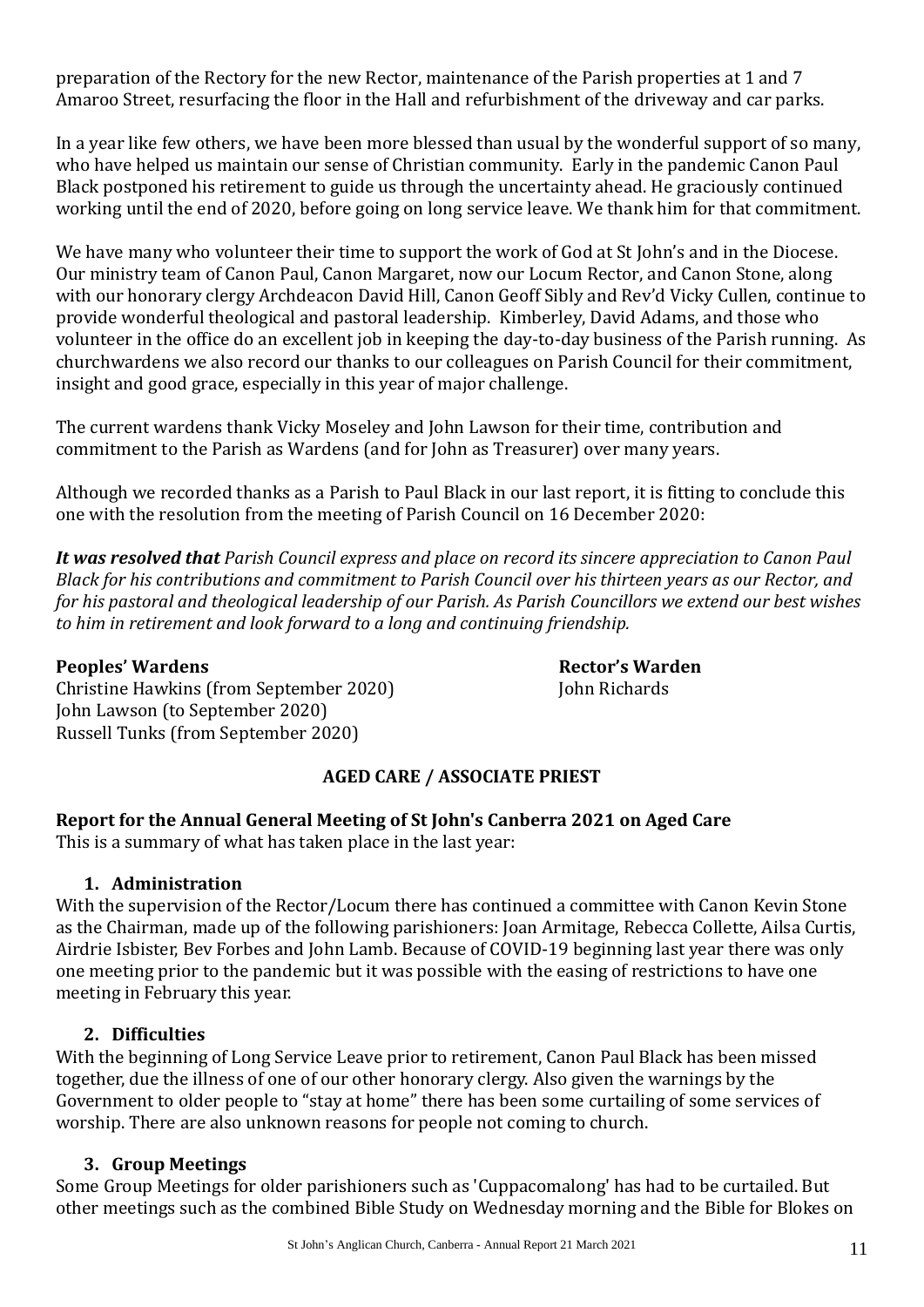Tuesday morning were able to recommence towards the end of last year. It is also possible now to conduct Lenten studies for this year. It has been encouraging to see the formation of the '49 parishioners who regularly meet for lunch.

#### **4. Pastoral Care**

There are many and varied means of making connection with older parishioners such as: catching up over coffee; home visits; telephoning; visiting the sick in their homes, Aged Care Facilities and in Hospital. Spending some time before and after worship services to chat as well as over morning tea. There have been numbers of parishioners requiring Home Communion visits (22 parishioners). This has been shared amongst the clergy as well as Joan Armitage taking Extended Communion to parishioners. St John's is also responsible for visits to Anglicans in Clare Holland House.

#### **5. Funerals**

A Parish like St John's is involved in an extensive number of funerals. Some funerals have had to be offsite because of COVID-19 restrictions on numbers. Nevertheless, over this last year a number of longterm parishioners have died, many who have required ministry over a considerable period of time. We give thanks for the life and work of Margaret Kaye, Cynthia Bishop, Arthur Martin, Iris Walsh, Ron & Norma Schrader, and Belle Low. There has also been time spent with parishioners using the St John's Funeral Planning sheets.

#### **6. Technology**

Since the beginning of COVID-19 the parish, along with the rest of the Church has had to work out ways of conducting worship when it was not possible to meet in church buildings. As a result, for some time, before restrictions were lifted ZOOM worship using computers became common. Particularly for many older parishioners this presented great difficulty as many did not have access to computers. There has also been challenges in registering your name since then when entering church precincts.

#### **7. Seminars**

In the past few years St John's has been the host of a number of Seminars on Aged Care. We have had as presenters Archdeacon Anne Ranse, the Rev'd Dr Professor Andrew Cameron, the Rev'd Dr Professor Bruce Stevens and the Rev'd Dr Professor Elizabeth MacKinlay. It is hoped that in the near future other seminars could include: 'Being old and single'; 'Aged Care Eligibility'.

#### **8. Royal Commission**

The Final Royal Commission Report into Aged Care is to be delivered to the Governor- General on 26 February 2021. The Interim Report identifies three areas that require immediate action: the need for more Home Packages; to respond to the over-reliance on chemical restraint; and to stop the flow of younger people with disability going into Aged Care Facilities. Other notable issues include the heavy workloads of aged care workers and their poor pay and conditions. There is also the need for advocacy services for older people.

#### **9. "How can I help?"**

Every parishioner can assist in pastoral care by taking in interest in others around them, particularly those who worship at the same service and to introduce themselves to those who are seated near them in church. Let the clergy know if people are absent or know of people who are ill or in hospital. Showing care is not being a 'busybody' but is showing the true spirit and care of Christ.

Rev'd Canon Kevin Stone, Associate Priest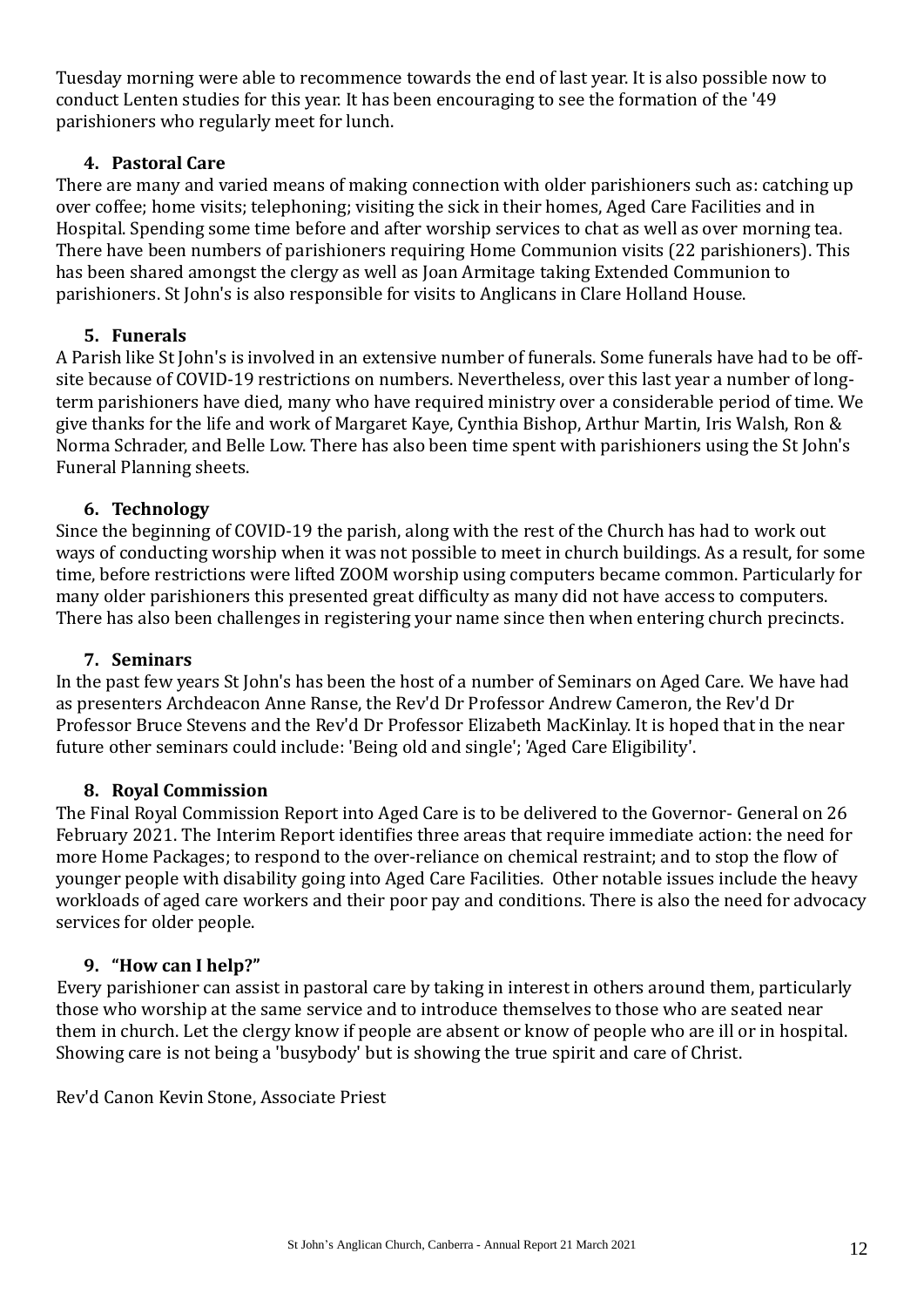#### **BELLRINGING**

The eight bells in St John's tower were installed in 1964. They were a gift to the parish from a former Governor-General, Viscount De L'Isle, in memory of his wife Jacqueline who died while he was in office in 1962.

Due to the small size of St John's tower and concerns that the tower might not be strong enough to withstand the stresses caused by swinging bells, the bells at St John's are fixed in position, with the bell rope being attached to the clapper inside the bell.

Originally the bells were used to ring hymn tunes but two of the original bellringers at St John's devised a method of using the bells for the more traditional change-ringing. Usually, two people are required to ring changes on St John's bells although it is possible for one person to ring some of the simpler changes.

With the introduction of COVID-19 restrictions in early 2020, bellringing at St John's had to be cancelled as it is not possible to ring the bells while maintaining social distancing. Further, the cancellation of Sunday services and weddings for most of the year meant that there was no demand for the bells.

Towards the end of 2020 as some Sunday services resumed and the occasional wedding took place, we have again started ringing occasionally, but with only one ringer in the tower at any one time.

Regular Monday evening practices had not resumed by the end of 2020 and are unlikely to be possible until social distancing regulations are relaxed.

Charles Body

#### **CATERING**

Due to the effects of COVID-19, the Catering ladies did not work their magic after March in 2020 and are yet to be able to return in 2021.

Updated by Kimberley van Leeuwen

#### **CHILDREN AND YOUNG PEOPLE'S MINISTRY**

2020 was about trying to provide normality for children and youth, although the world around them changed before their eyes. With the challenges of policy changes and COVID, we sought to provide a safe space for them to feel comfortable, grow and flourish in a year of change.

At the start of 2020, we had three groups of young people on a Sunday during the school term. kids@church had two groups, one in the Wild Honey and another in the Upper Room, and Youth Group met in the Robertson Room. Then all groups were dismissed by the pandemic. The groups moved to Zoom during this shutdown. We had two groups on Zoom, kids@church and Youth.

kids@church originally started with Margaret running before Michael took over the zoom lessons. Michael ran all the Zoom sessions for Youth. Restarting kids@church and Youth in term three saw us have two groups with the older kids@church split as we recovered from COVID and saw safe ministry changes get applied. The attendance numbers have been consistent throughout this time, which is a massive blessing through a turbulent year.

kids@church in 2020 was mostly based on the Godspace Curriculum while building in additional craft options. At the start of the year, one of our volunteers, Mary, took the forefront for the younger group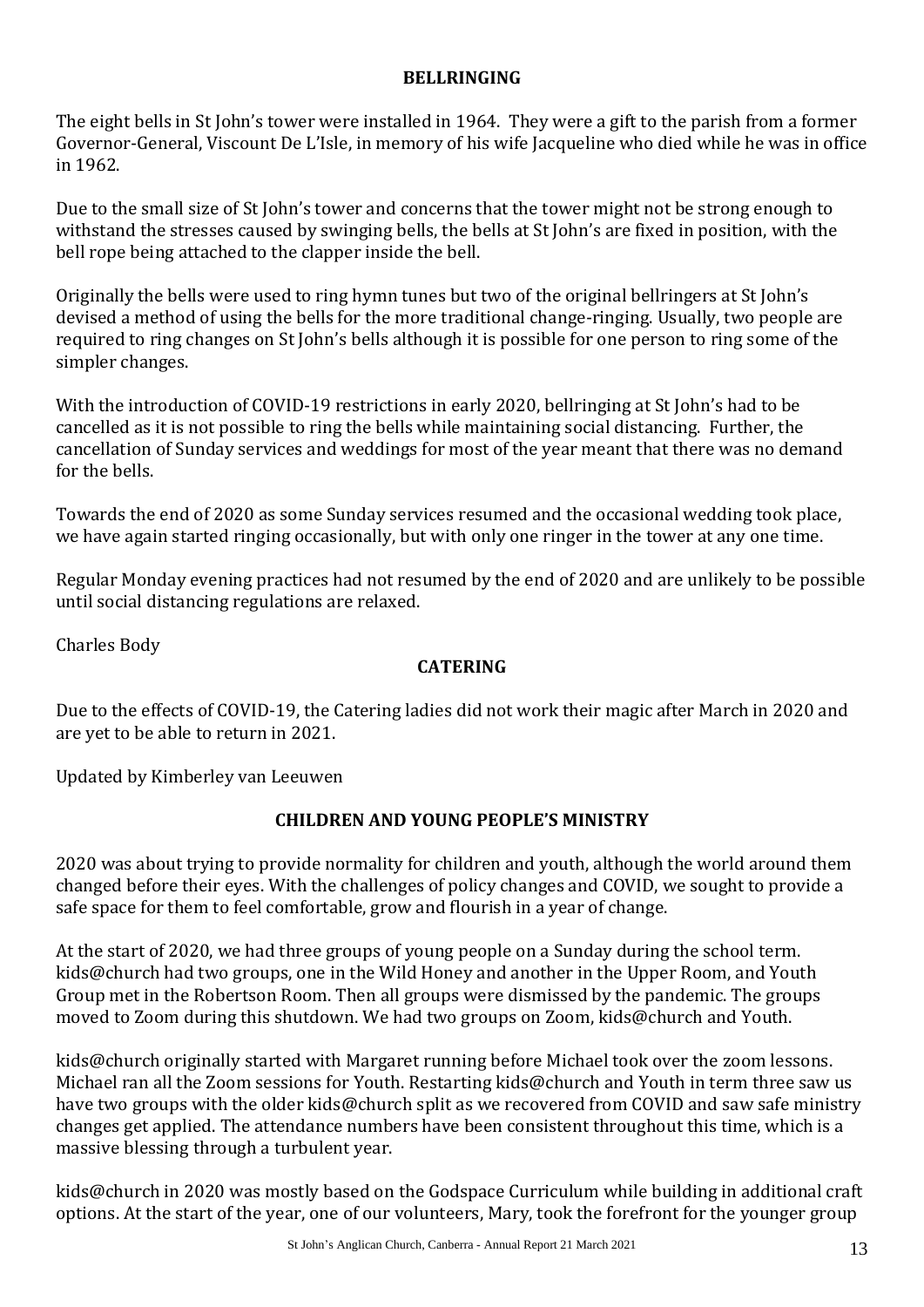before the COVID shut down and group merger. The older group was going to be managed by a rotation of volunteers before the group merger. In the latter half of the year, both Mary and Edward have been the primary teachers with various helpers' support. We thank Edward, Mary, Ange, Andrew, Nancy, Kate and Sonja for their commitment during the year with volunteering at kids@church.

Youth studied various topics across the year, from Genesis, to the liturgical calendar, to apologetics with Michael developing the topic content. Youth has not been running from a set curriculum and instead works through suggestion, discernment and the liturgical calendar to decide the sessions or series direction. We appreciate our Assistant Leaders who provide support and encouragement for the youth, feedback for Michael, throughout the period, including consistency over every week of the COVID break while on Zoom. The leaders at the time attended virtually every zoom session. We thank the leaders who left the ministry last year, Erica and Greg, after much dedication in their time in the space. Greg has been a Youth leader of St John's for ten years. We also thank Craig and Jamie for their support in the latter half of the year and continual support into the new year.

Mainly Music was running at max capacity before the COVID shut down. Due to the ministry's complexities, it has only recently started back up in term one 2021 at a much lower capacity. The parents have been very excited to see it restart. We thank our helpers in term one, Margaret Rodgers, Margert Emil, Nancy, Pat and Chris, for their commitment and great food before the shutdown.

2021 brings exciting possibilities and challenges across the space of young people's ministry. We continue to adjust and adapt to what we can do under the present restrictions in all the ministry spaces. Mainly Music, in particular, has only recently restarted under various constraints and needs to be rebuilt over time. kids@church has started with a new curriculum called Kids Sunday School; it gives a vast amount of really great content. We are finding a bit advanced in some areas, providing a challenge in teaching and how to modify the curriculum to fit within the group context. Youth is looking to some significant changes with creating a new inner north Canberra ministry called Waymakers and how that will integrate to support the discipleship of Youth on a Sunday at St John's.

It will be an exciting year across the board as we learn new things and provide new opportunities! A large challenge through all of these ministries is also human resources, trying to ensure the ministries are sustainable now and into the future.

Thank you all for your prayers and help.

Michael Shaw, Young People's Ministry Facilitator

#### **CHRISTIAN MEDITATION**

The long tradition of Christian Meditation at St John's continued through 2020.

Once the lock down commenced in March, our Meditation Group took to Zoom each week. In October we resumed on the 1st and 3rd Wednesday of the month and met face to face in the Robertson Room. We continued Zoom for those who could not be there in person. After seeing the newsletter with a contact email address, we gained some new members. Up to 14 people have meditated, with around 10 on a regular basis. While in lockdown through winter, we scheduled regular zoom '*chats',* as well as the weekly meditation to help maintain contact in the community.

The Worldwide Community for Christian Meditation Australia lists the group on its website which gives us all access to their many resources.

#### Joan Armitage, Winifred Lamb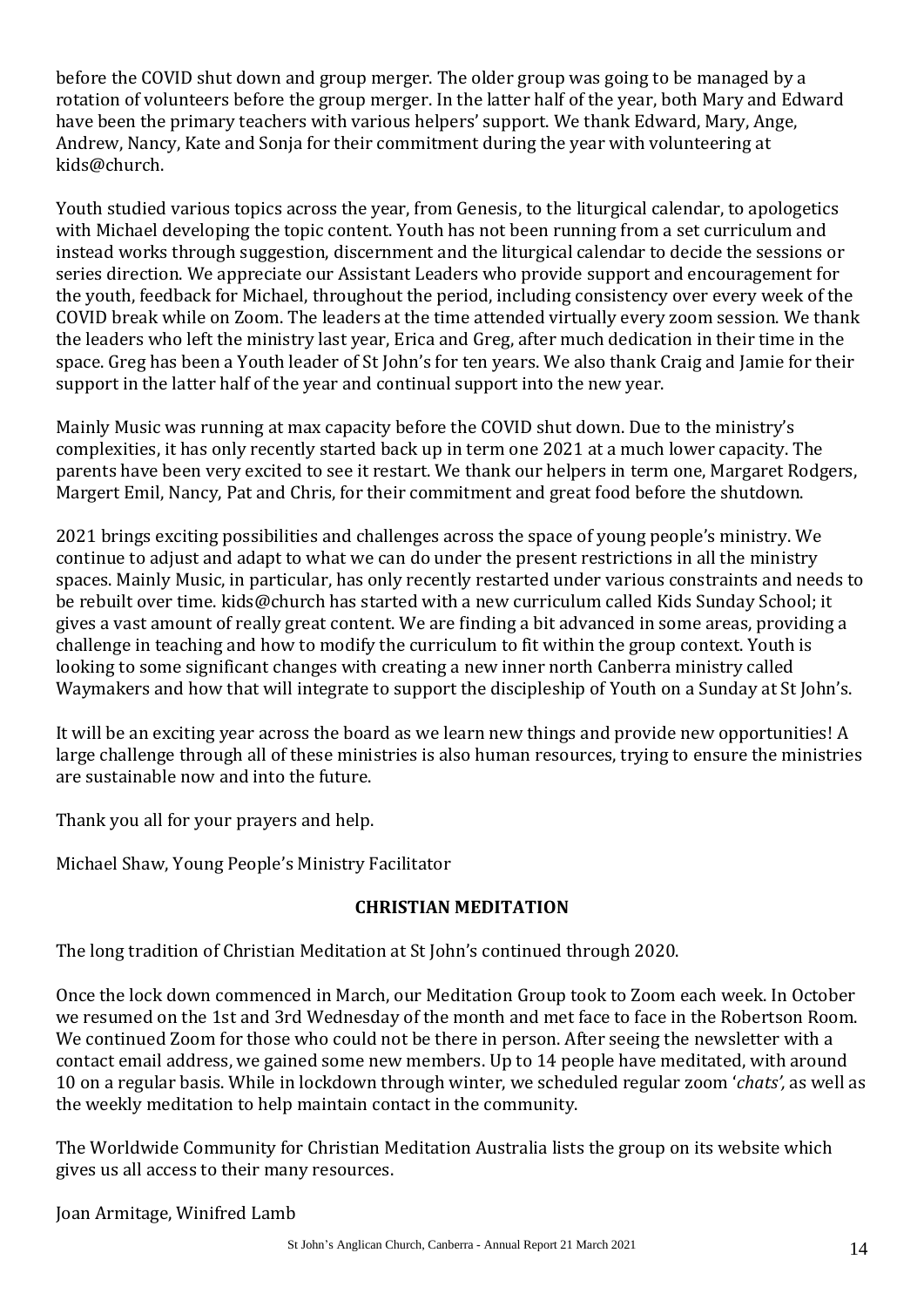#### **CHURCH CLEANING**

Until recently, the Church has been being cleaned and tidied on Mondays by a highly appreciated group of parishioners. Unfortunately, in 2021, the Monday Church cleaning roster has been depleted. We have been left with a roster of only two volunteers. The Church is cleaned on a Friday by the contract cleaners. We give thanks to Verna Rosling who was the roster coordinator until her recent retirement from this ministry.

Updated by Kimberley van Leeuwen

#### **CUPPACOMALONG**

Due to the effects of COVID-19 and the vulnerable age group of those who would normally attend, the Cuppacomalong group did not meet after March 2020.

Updated by Kimberley van Leeuwen

#### **FAIR**

We will be seeking a new Fair Coordinator for our Fair in 2021 and hope to come back with an event this year.

Updated by Kimberley van Leeuwen

#### **FLOWER POWER**

Many thanks to our dedicated Flower Power team. It has been a challenging year.

The need to arrange a vase for the 9.30 am service in the hall, required reorganising the day and time for arranging the flowers. We required access to the hall.

From July 2020 to January 2021, we managed with one member on roster for each week. When some services returned to the church, a pulpit bowl and altar vases were also required. This resulted in much more work and many more hours for us all. I thank the team for their dedication.

Several of our team had resigned due to health issues. Thankfully, I welcomed 5 new members. I thank you all for joining our team in January 2021.

Many thanks to our 2020 arranging team and to our brass cleaning angel who makes our roster duties so much easier. Bless you all.

Sanya Ritchie, Co-ordinator

#### **FRIENDS OF ST JOHN'S**

The Committee of the Friends of St Johns is pleased to report that for another year we have been able to provide financial support for the maintenance of St Johns Church, as well as continuing our unique outreach both within our Parish community and with the many Members who care for this very special place, this "Sanctuary in the City".

Although the 2020 scheduled Choral Mattins Services were severely curtailed due to the pandemic, we enjoyed the February 2020 address by Jack Waterford titled 'Religious freedoms – Mainstream churches and societies". The work that the Committee had undertaken to develop the remainder of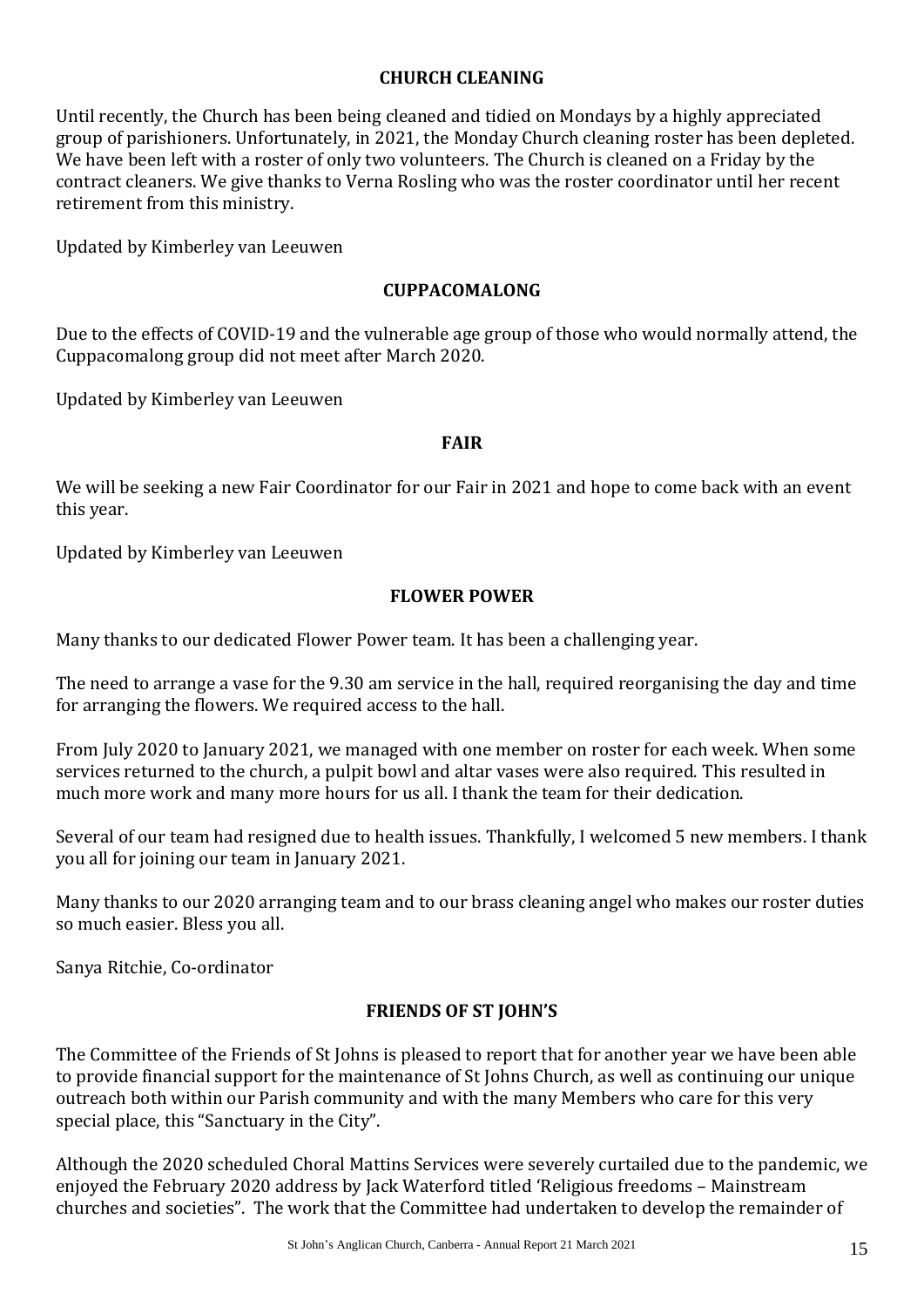the 2020 program has now become a reservoir of reference material that can be progressed by future Committees.

I would like to take the opportunity to thank all those Members who continue to provide financial support for the Friends of St John's, particularly in these challenging economic times. To reflect these ongoing economic challenges, your Committee has decided to make an adjustment to our fee structure for the next twelve months. Further details of these financial changes are outlined in the Treasurer's Report.

After 13 years of faithful service, the Reverend Canon Paul Black has commenced a period of long service leave prior to formal retirement in the middle of 2021. The Committee of Friends of St John's would like to take this opportunity to thank Canon Black for his pastoral care, spiritual guidance and leadership and we wish him a long happy healthy and well-deserved retirement. We hope that from time-to-time Canon Black will be able to join us for some of our Choral Mattins Services. On behalf of the Friends of St John's, the Committee were delighted to be able to make a financial contribution to the December 2020 farewell event for Canon Black.

Our December 2020 Newsletter included a photograph of the beautiful green vestments that the Friends of St John's were able to commission for use in the Parish. We are looking forward to seeing the beautiful green vestments in use at our beautiful Church and are thankful for the patience, skills and talents of Mrs Sylvia Cullen.

I am happy to report that the records and financial arrangements for the Friends of St John's are in excellent condition. The governance arrangements for the Committee of the Friends have been strengthened by the appointment of the Rev'd Vicky Cullen to the position of Deputy Chair of the Friends of St John's. As indicated in the December Newsletter, existing Members of the Friends are now encouraged to think about stepping up for service on the Committee of the Friends. The labours are truly enjoyable. At this time, I would particularly like to take the opportunity to thank Len Goodman AO for his faithful service as a member of the Friends Committee. For well over thirty years, Len and his wife Joyce have been an integral part of both our Parish community as well as Members of the Committee of the Friends. Although Len and Joyce will continue to support and work actively behind the scenes, they have now decided that it is time to withdraw from active Committee Service.

In conclusion, I would like to thank:

- the Rev'd Canon Margaret Emil for her readiness to support the Friends during this period of Parish transition
- the Rev'd Vicky Cullen for her grace, spiritual guidance and constant encouragement and hospitality, and for accepting the position of Deputy Chair of the Friends of St John's
- Mrs Sheila Thompson OAM, Director of Music, and the Choir, for their musical leadership at February Choral Mattins Services,
- Kimberley in the Parish Office for her professionalism and attention to detail,
- my fellow Committee members for their support and encouragement, and
- all members of the Friends of St John's.

I am confident that the Friends of St John's will be able to respond and adapt to whatever challenges are presented in 2021 and thereby continue to support this Sanctuary in the City for many years to come.

Suzanne Howarth

Chair, Friends of St John's Committee friendsofstiohnscanberra@gmail.com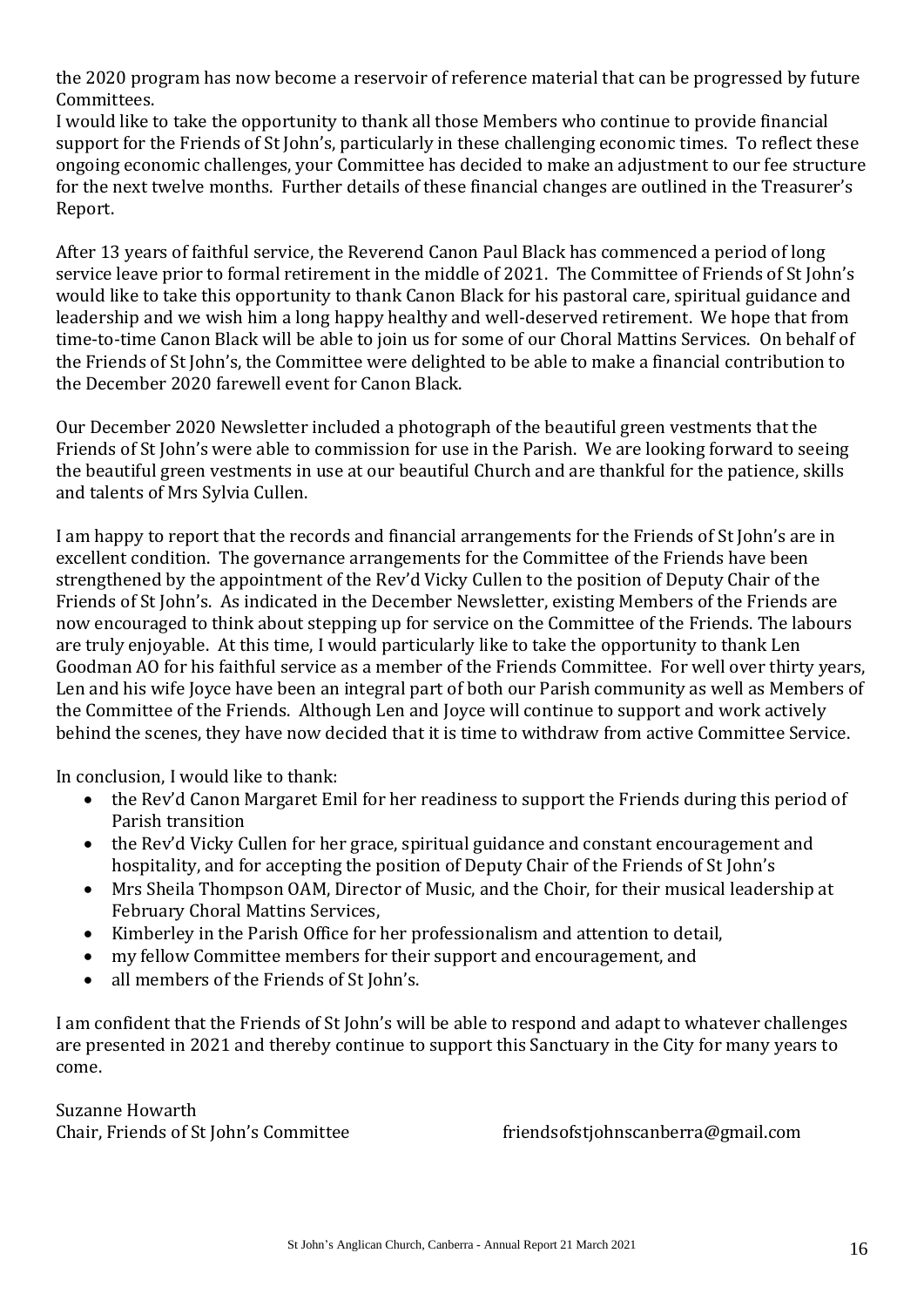#### **LAY SYNOD REPRESENTATIVES**

The Synod is the 'parliament' of the diocese. Each parish in the diocese elects three lay people who serve for three years. Ian Dalziell and Suzanne Howarth were elected as our lay representatives at St John's Annual General Meeting in 2020. Subsequently Oliver Morris was elected to fill the remaining vacancy. Our clerical representatives are Rev'ds Margaret Emil, Vicky Cullen and Kevin Stone.

Normally Synod meets over 3 days in September each year in Goulburn. 2020 was different. Synod met informally over Zoom for a session of 2 hours on 17 September 2020. At this meeting, Bishop Mark presented a Diocesan update, reflections on the summer bushfires, COVID 19 and discussed his priorities. The first formal session of 47th Synod has been postponed to 10 April 2021 in Canberra (COVID permitting) with a second session scheduled for 10-12 September 2021 in Goulburn.

Ian Dalziell

#### **MISSIONS COMMITTEE**

Missions information for 2020/21 has been covered in Churchwardens report.

#### **MUSIC**

What is there to report? Not very much, courtesy of the pandemic. After the last service in the church, a celebration of 175 years of worship at St. John's, which the choir marked with a fine rendition of Henry Purcell's Anthem "Rejoice in the Lord always", the church was closed for several months, opening only for small services in the latter part of the year.

This severely curtailed the activities of the choir, but its members happily returned when permitted, so now we have the choir at the 11.15am, and on occasions the 9.30 services in the hall. Members of that congregation have said how much they enjoyed having the choir at that service, so I hope to make that a regular occurrence.

When the church reopened, we were able to hold the regular lunchtime organ concert sponsored by the Royal School of Church Music. The audience comprised the exact number of people permitted in the building at the time and was most appreciative.

At this time, I would like to pay tribute to our loyal team of organists, who, despite not having the organ for services, readily became pianists. That meant extra work finding and practising different repertoire; organ music does not necessarily translate to the piano and vice versa. Our organ scholar Jayden, however, is equally skilled on both instruments, and has been delighting the 9.30 congregation with his skills on the piano.

It has been sad that we could not have the usual musical celebrations for Easter and Christmas, but this year, at the end of March on Palm Sunday at 5pm, the choir will recount the story of Holy Week in music, combined with appropriate readings. That service will be in the church.

It is not just the musicians who are facing the constant changes and restrictions; could the clergy please accept my fervent thanks for their forbearance when faced with more frustrated outbursts.

Sheila Thompson OAM - Director of Music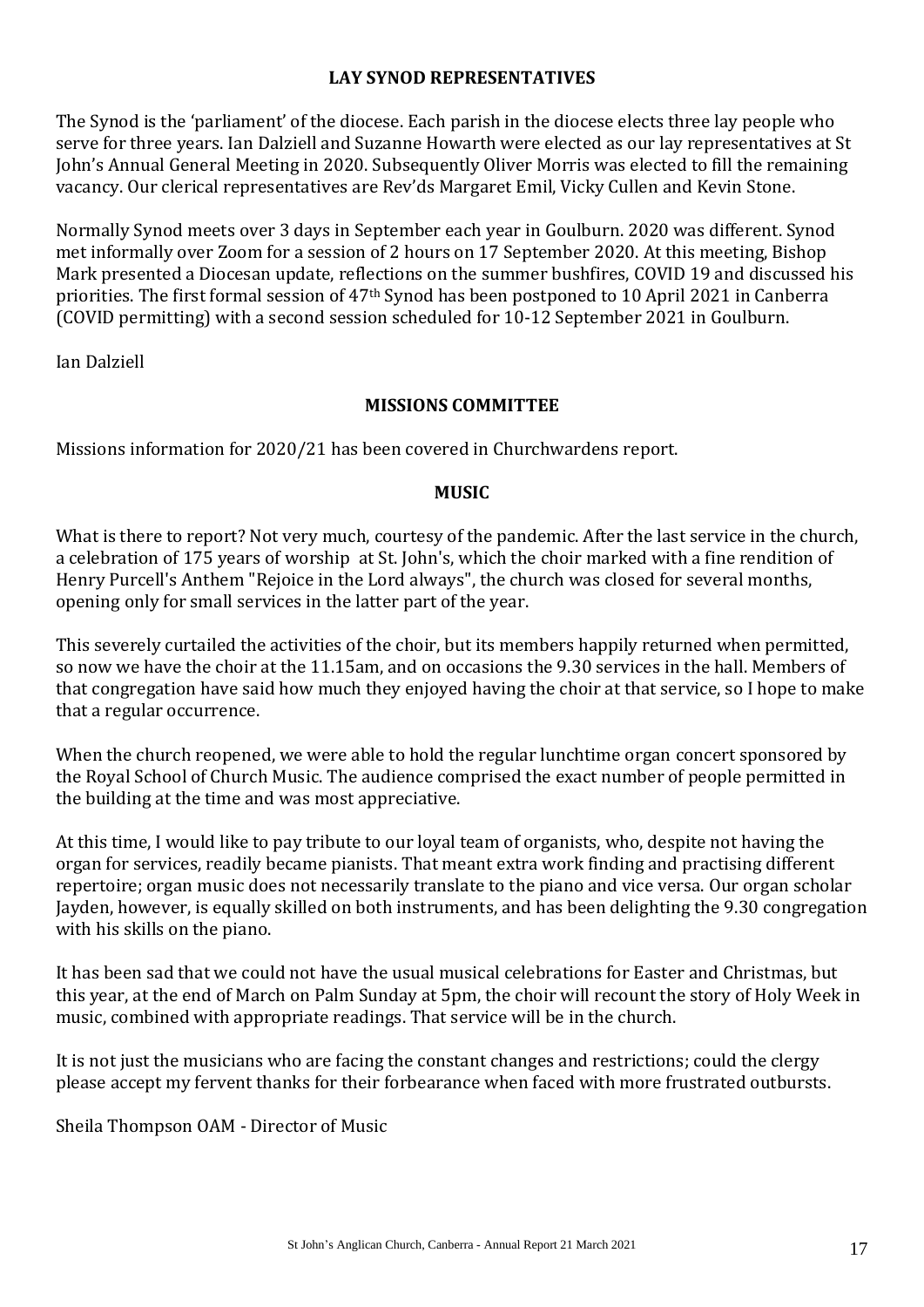#### **NATIONAL TRUST-ST JOHN'S CHURCH HERITAGE CONSERVATION APPEAL FUND**

Like the rest of the Parish, the year 2020 turned out to be a very different year for the Heritage Fund.

Having made a significant financial contribution to the cost of replacing the Church roof in 2019, the Fund's mid-year Appeal in 2020 invited donors to make tax-deductible donations in the usual way to the Heritage Fund, but with no specific project being identified because of the extended period of financial uncertainty. As an alternative, the Appeal letter encouraged parishioners and friends to make a non-tax-deductible donation direct to Parish funds to help cover administrative and other expenses that would continue to be incurred during the months when normal Parish activities were suspended. If the disruptive effects of COVID-19 were to seriously affect the operations of the Parish again in 2021, the Heritage Fund would have to reassess the practicability of its project plans for the year ahead. All going well, the Fund's trustees propose to contribute to the cost of refurbishing the Rectory.

It is pleasing to record that the Heritage Fund's letter received a very positive response, with donations of \$26,339.50 being received between the beginning of May and the end of June 2020. Heritage Fund trustees thank all those who donated generously during this difficult time and throughout the entire year.

Each year the Fund pays 3 per cent of the amount it receives in donations, capped at \$2000 p.a., to the National Trust of Australia – ACT in recognition of the advice provided to trustees and to the Parish more generally. The Fund's link to the National Trust also enables donors to claim tax deductibility for their donations. The payment made to the National Trust in 2020 was \$1276.79.

At the end of the calendar year, funds held by the National Trust-St John's Church Heritage Conservation Fund totalled \$146,060.40. The funds are held in a current account and a term deposit account with the Anglican Investment and Development Fund.

The National Trust-St John's Church Heritage Conservation Appeal Fund is administered through a trust deed set up in June 2006. Under the deed, trustees from the National Trust of Australia - ACT and the Parish are appointed to consider submissions relating to conservation of the Church and other buildings and structures as well as the landscape within the St John's heritage precinct. The precinct includes the Rectory, the Schoolhouse, the Churchyard and the lychgates.

Randall Wilson chaired the committee of trustees throughout 2020, with the other two general trustees being Philip Creelman and Steve Moseley. Eric Martin, representing the National Trust of Australia – ACT and Canon Paul Black continued to serve as ex officio trustees of the Fund.

With his departure from the Parish in 2021, all trustees express their deep appreciation for the valuable contribution by Canon Paul Black to the work of the Heritage Fund. In his 13 years as a trustee, Paul provided his fellow trustees with the benefit of his knowledge, experience and insights which contributed to the effectiveness of the Fund's administration and its role in conserving the St John's heritage precinct.

Randall Wilson, Chair of Trustees

#### **PARISH OFFICE**

2020 was a bizarre year for most people and I am extraordinarily grateful for the flexibility afforded to me to be able to continue working. The structure of my job changed significantly during this time and largely remains that way. My team of 8+ office volunteers (and human contact) has been depleted from 2 people per day over the 5 days, to 3 people ½ the time over 3 days. Some of that is by choice, some from illness and some have simply left.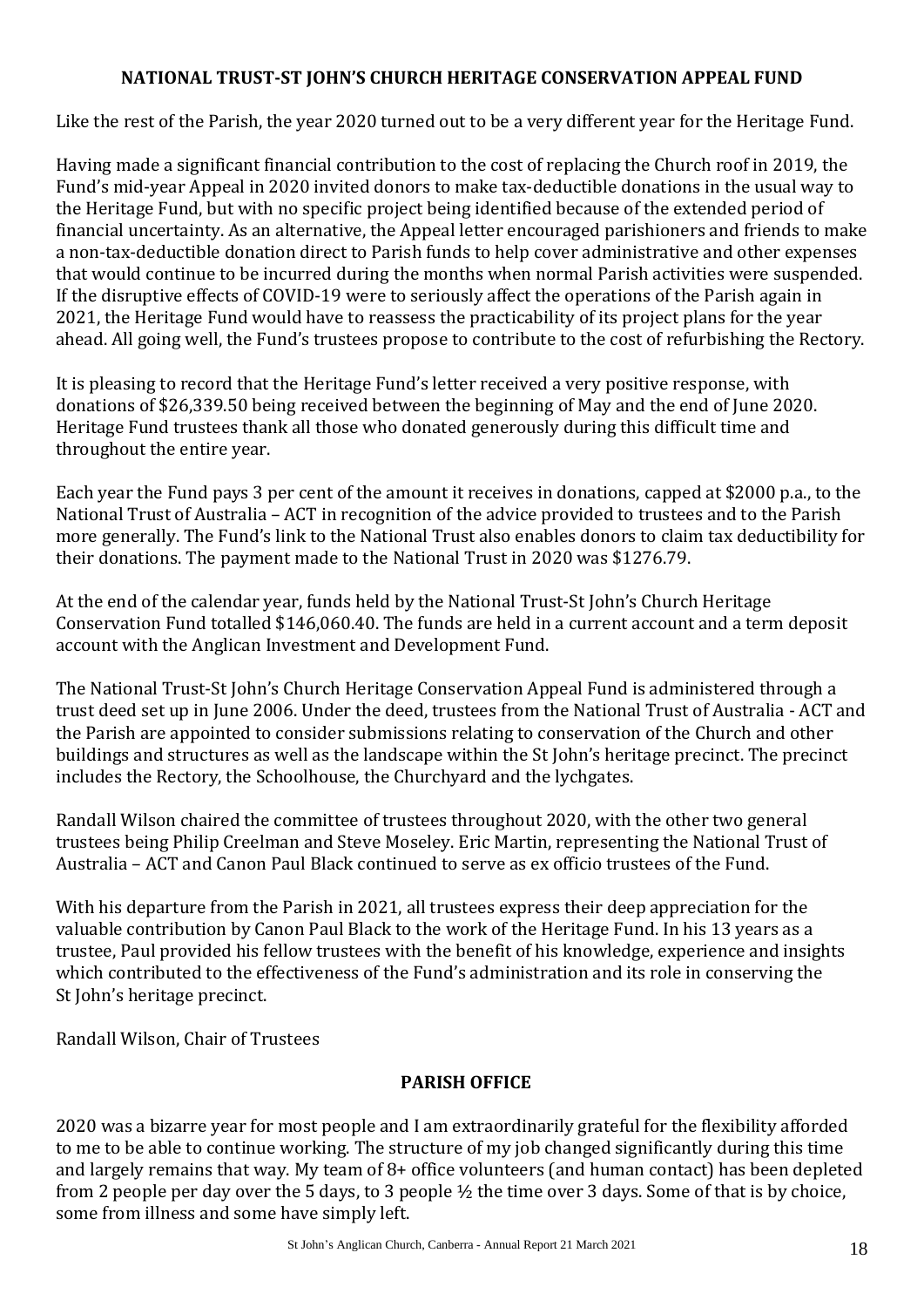**Bookings –** Both Regular and Casual bookings were put on hold from March due to COVID-19. Government restrictions and Diocesan guidelines prevented use of the church for many months. As a result, services were held in the Hall. As we are still using the Hall for one service, we have not hired the facility to external parties for a year. At this stage only two of our hirers have been able to resume their regular booking.

**Car Parking** – St John's Monday to Friday pay parking continues to be popular with people who work nearby or in the city centre. David Adams continues to work from home and comes into the office on Thursdays. David has continued to manage all clients who switched their working/parking arrangements from full time to part time in order to suit the various restrictions placed on them by their workplaces.

After a good start to 2020 the COVID-19 pandemic had a big effect on our paid parking. The lockdown and working from home resulted in near empty car parks and significantly less income from this source than usual. With the easing of some COVID restrictions we were able to start rebuilding our client numbers and now in late February 2021 our car parks are back to near full occupancy.

Our clients comprise new starters who are mostly here for full time parking (five days a week) and previous clients who have returned to their workplaces but often on a part time basis (less than five days a week).

The ratio of full to part time clients is approximately two to one in favour of full time. The achievement of widespread vaccination against the corona virus may well prompt more workplaces to return to full time staff attendance and therefore more demand for parking.

As in past years new clients are coming to us mainly via the parking section of St. John's website and word of mouth recommendations from existing clients.

David deserves many thanks for coordinating the fee structure during this tumultuous time and keeping tabs on all cancellations and new starters. This remains a huge job which he competently and efficiently manages. We would be lost without him.

**Baptisms** – There were 17 Baptisms in 2020. Baptism Coordinator, Pat Knight, is a wonderful person to represent Baptisms at St John's. From early to mid-2021, we have changed the service day to Saturday - which assists our Locum. To keep in line with Covidsafe rules, there is only one family per service with a total of 20 attending in the church. This does not suit every family, and some have chosen a different venue. However, we are still booking families in almost weekly and have services booked through to September.

**Weddings –** Vicky Moseley organises the many aspects surrounding weddings. We hosted a total of 5 weddings in 2020. The rest were postponed due to COVID-19. The first wedding outside of the lockdown period was conducted in August in accordance with the COVID-19 restrictions. We have 5 weddings booked for the rest of 2021 and a 50-person limit on guests in the church.

**Funerals & Memorial Services** – There were 17 funerals and 3 memorial services conducted by St John's clergy during 2020. Government restrictions associated with COVID-19 heavily affected funerals. Fortunately, the clergy did not need to conduct many funerals onsite during the lockdown period.

**Interments** - There were 13 interments at St John's last year into our Columbaria. There were 2 interments into existing family plots in the churchyard.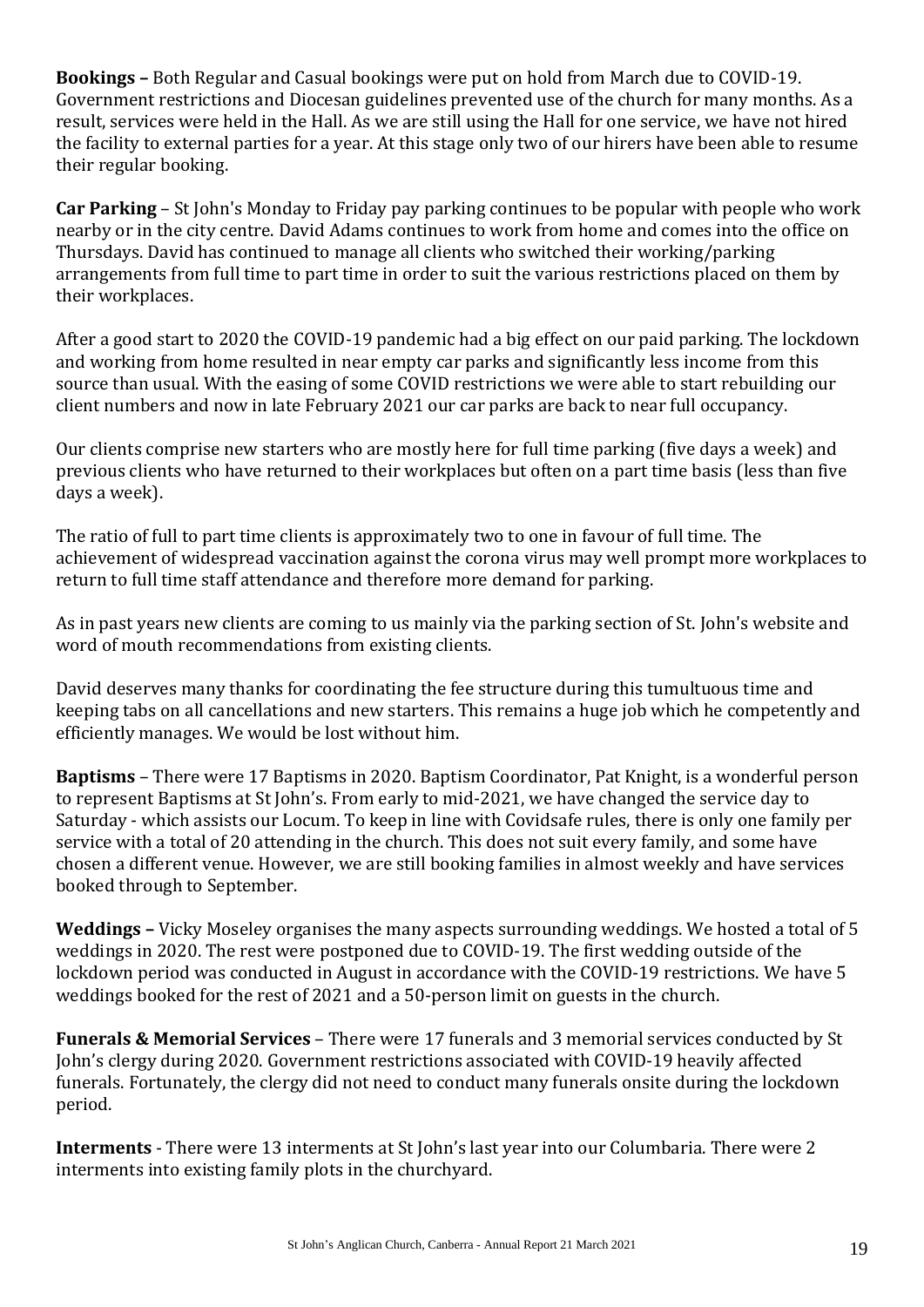**Worship support –** Worship service sheets for Easter and Christmas, including the 9.30am and 6.00pm services are prepared and printed weekly. We continue to video one weekly service for parishioners. It is placed on YouTube video to enable our community to stay in touch with worship.

**Weekly Newsletter –**The current email list set up during COVID-19 now sees an email sent to approximately 280+ parishioners. Each week we email the newsletter, worship sheet and sermon to keep the St John's church community informed together. The parish office continues to mail out the same documents to 12 recipients every week.

**Conclusion** – I remain truly thankful for the clergy in this parish who support me daily and for my volunteers who I cherish and would be lost without.

Kimberley van Leeuwen - Office Administrator

#### **PROPERTY AND MAINTENANCE (P&M)**

The P&M Committee has continued to work within the Terms of Reference for the Committee 2019 and Guidelines for the Management of the St John's Precinct. The Committee references the conservation management plans: *Conservation Management Plan for the St John's Church Heritage Precinct Landscape, Reid, ACT* (2010) and *Anglican Church of St John the Baptist Canberra ACT – Significant Structures* (2015) as well as the Facilities Management Plan (2018).

Funding of work in the precinct, this year, has been supplemented by the Friends of St Johns and by the National Trust - St Johns Church Heritage Conservation Appeal Fund.

Our work was interrupted by the COVID-19 shutdown which resulted in a reduction of expenditure on regular maintenance activities. This has allowed several "one off" projects to be undertaken in the latter part of this year. These included:

- Rejuvenation of the Avenue to the entrance of the Church
- Adding air conditioning to 7 Amaroo Street.
- External painting of 7 Amaroo and Rectory garage and completion of the external painting of the Parish Centre.
- Removal of a large pine tree
- Resolving a significant sewage blockage and a significant water leak at the Parish Centre
- Installation of two concrete aprons at the Amaroo Street entrances
- Re-carpeting the vestry, bell tower and narthex

General landscape maintenance within the precinct continues with lawn mowing, hedge and tree pruning, green waste removal, raking and endless weeding carried out by volunteers. Contractors do jobs we cannot.

We continue to monitor the population of the Golden Sun Moth in its four small habitats on site. The Committee thanks our volunteers, both the monthly working bees and those who respond on an as needs basis: Phil Creelman, Dr Barbara Hill, and the Ven. David Hill. Our special thanks to Rob Brooks as the honorary Parish Architect, Tim Wright, David Adams, and Kimberley van Leeuwen.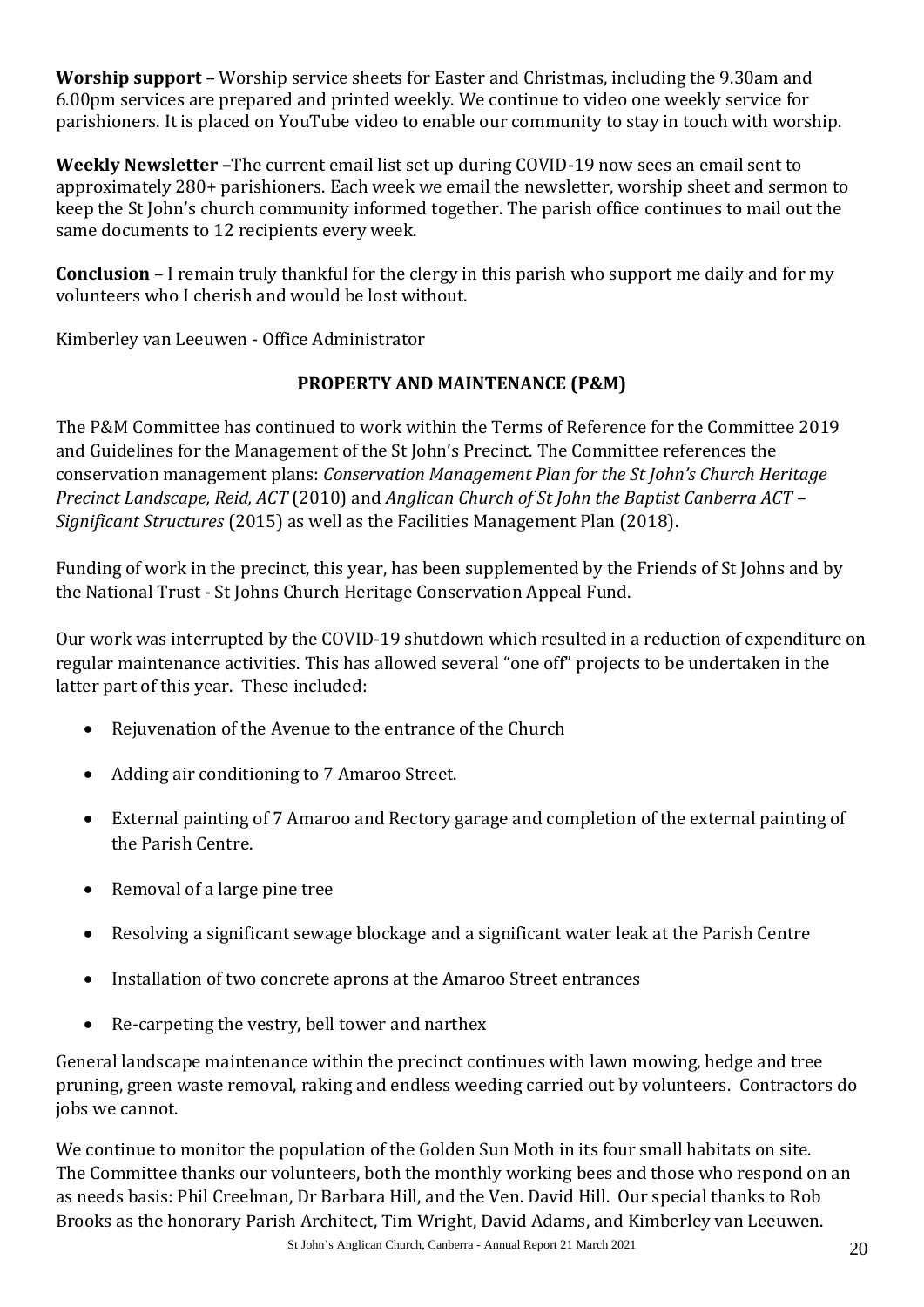The challenges for 2021 the Committee centre on the current small number of mature aged volunteers and the departure of Canon Paul and Steve Moseley leaves few to share the many maintenance tasks across our nine-acre precinct.

The risks for 2021 can be identified in the level of funding available for the Committee's use. For many years we have put aside essential works due to insufficient funding to maintain the buildings and ground. One example is that by delaying painting we need to fix wood rot. Some trees are dying, and branches are falling given no budget allocation to maintain them, yet the cost of their 'urgent' removal exceeds any planned maintenance costs. Asking volunteers to extend their commitment beyond what is desirable leads to their withdrawal and more tasks are left for the small number remaining.

The members of the P&M Committee in 2020 were: David Adams, Colin Lendon, George Pooley, Helen Wilson, Canon Paul Black and Steve Moseley Chair.

Steve Moseley, Chair

#### **RISK ADVISORY COMMITTEE**

The Risk Advisory Committee (RAC) is a subcommittee of the St John's Parish Council. The Terms of Reference for the RAC are:

- 1) Advise the Parish Council on the policies and practices passed to the Parish by the Diocese in relation to the National Work Health and Safety Act to ensure risks are being managed so far as reasonably practical
- 2) Advise the Parish Council on the risks that require management from new, or changes to policies and practices passed to the Parish by the Diocese and other relevant legislative requirements
- 3) Advise the Parish Council on risks to the St John's interpretation of the Five Marks of Mission and the effectiveness of the current controls and treatments.
- 4) Advise the Parish Council on the effectiveness of, and adherence to, its risk management practices and procedures by St John's Parish Council and its committees and others
- 5) Coordinate the education and training of risk management practices as required across the Parish.

Many of the current risks are covered in the Parish Directional Plan presented to the 2020 AGM. This is located on the Parish website (Who Are We?>Documents and Reports> St John's Directional Plan 2020 – 2022) It provides a comprehensive analysis of the Strengths, Weaknesses, Opportunities and Threats (SWOT) facing our Parish in the next couple of years, particularly during the extended interregnum period.

Many of the causes and treatments for the first four risks directly lie in our hands as members of the parish.

Through the guidance of the Holy Spirit, it is beholden to us as members of the Faith Community to manage these risks by offering strong and meaningful support to the Clergy and Parish Council in these challenging times. The 'St Johns Directional Plan for 2020 – 2022' provides a sound basis for our discussions, decisions and actions.

John Stafford and Helen Wilson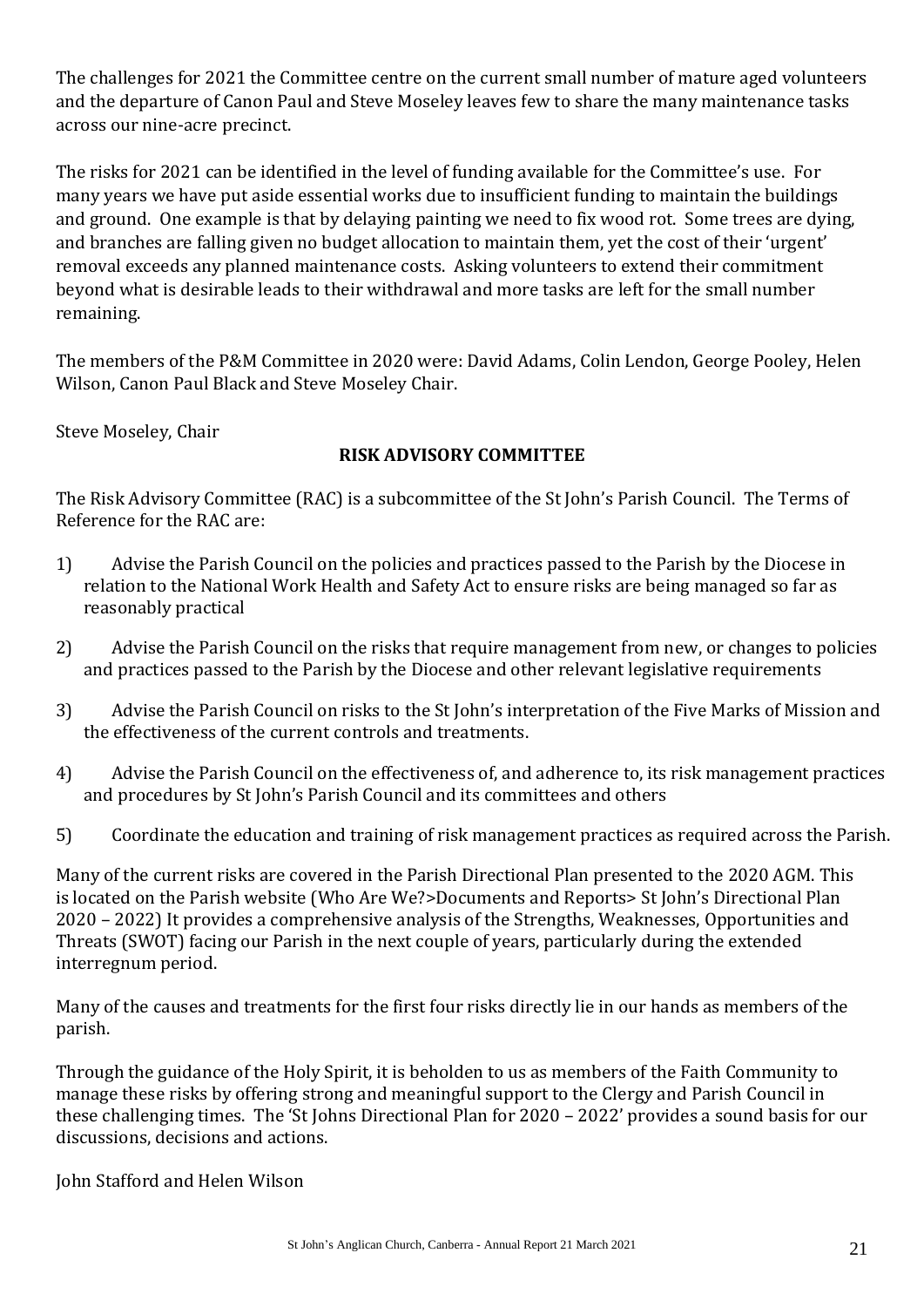#### **SACRISTAN, SIDEPERSONS & ALTAR LINEN GROUP**

St John's during Covid 19!!

Celebrating 175 years of worship at St John's in March 2020 was not intended to be our introduction to 'lock down' but, unfortunately it was. However, our early Brass Cleaning Bee (normally undertaken prior to Easter) and the wonderful flowers presented us at our very best.

The church was closed and when we were finally allowed to resume services, and because of the church size and restricted numbers, services moved to the Hall. Also, to minimise the handling of the sacrament and vessels the usual team of Deacons, servers and crucifers were not required. The laundry Team have been stood down during the closure but with more services being conducted they will once again provide us with beautiful white linen.

Readers and sidespersons were able to resume their duties although the sidespersons became Welcomers/Cleaners, their task being expanded to encompass the wiping down of surfaces at the end of the services with the special cleaning product which we are still required to use as part of our Covid protocol. We are grateful that they have been happy to assist in this new way.

We are now able to worship in the church - still with limited numbers and cleaning protocols but it is wonderful! Also, in the coming months we are hoping to bring back Deacons but in the role of Worship Assistants - they will still not be able to assist with the Eucharist.

This year we will get to have our Palm Cross Working Bee, the reeds in the Remembrance Garden have benefitted from the often heavy rains and we look forward to getting together to make Palm Crosses on two Tuesday afternoons - 16th and 23rd March.

Canon Paul started his Long Service Leave in January. I have benefitted greatly from his support and guidance and look forward to working with Canon Margaret as she guides us until a new Rector is appointed.

Margaret Rodgers, Sacristan

#### **SANCTUARY IN THE CITY – ST JOHN'S CHURCH CANBERRA**

Parish Council published *Sanctuary in the City – St John's Church Canberra* by Randall Wilson and Rodney Garnett in 2012. About 95 of the original 750 copies remaining in stock as at 31 December 2020. Buyers comprise couples intending to marry or have their children baptised at St John's; relatives and friends of parishioners; and casual visitors to the church.

Randall Wilson

#### **SCHOOLHOUSE MUSEUM**

For the Schoolhouse Museum, the year 2020 began on such a positive note with the visit to St John's of their Excellencies the Governor General, General David Hurley and Mrs Linda Hurley on 15 March 2020. They attended the service to celebrate the 175<sup>th</sup> anniversary of the consecration of St John's Church and afterwards visited the Schoolhouse Museum, also celebrating 175 years since the opening of the school.

We were also pleased to welcome Bishop Mark Short and Mrs Monica Short and the American Ambassador. All these special visitors were genuinely interested in the history of the Schoolhouse and the exhibits on display. The Governor General and Mrs Linda Hurley requested copies of some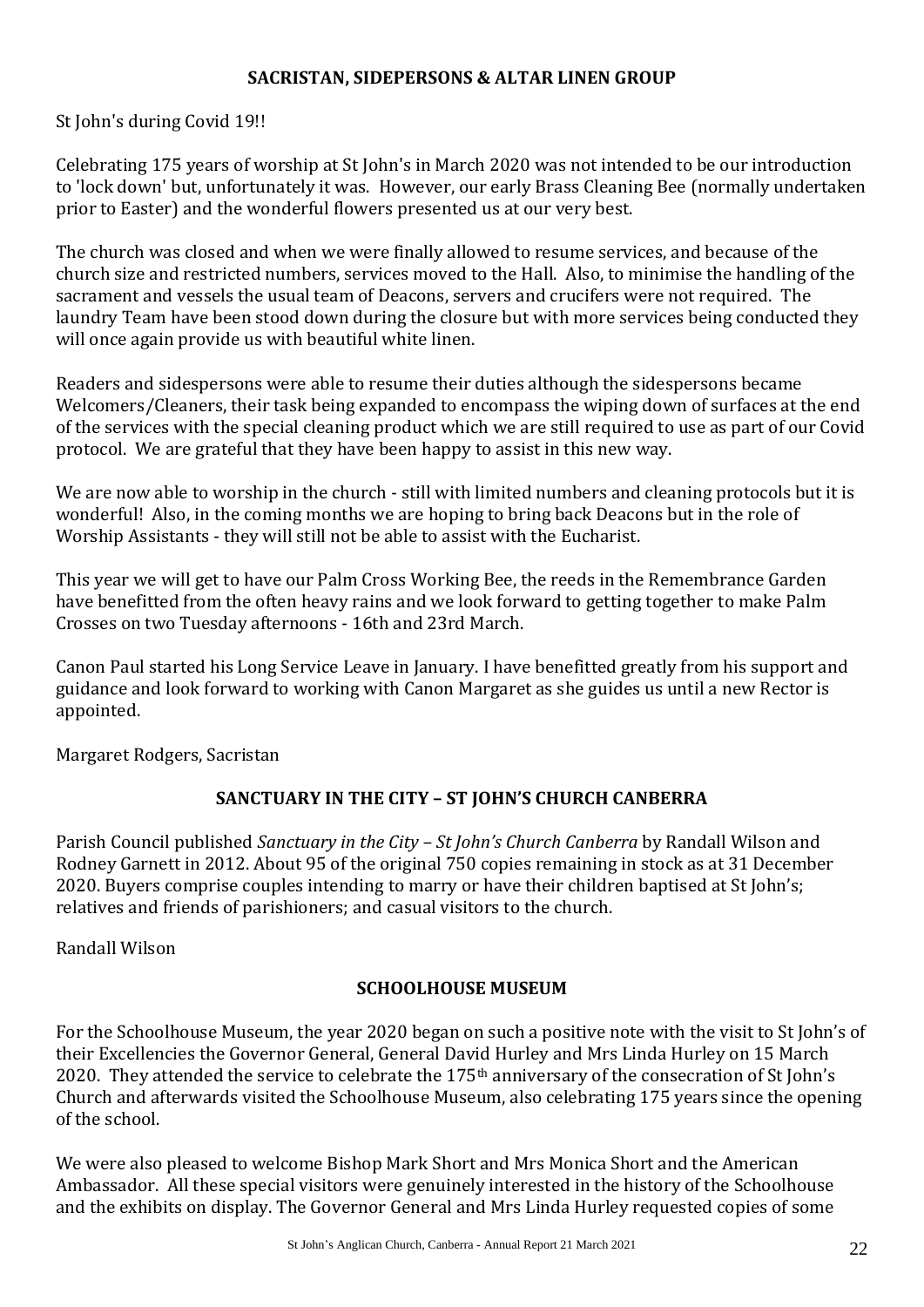items they had a particular interest in and which we provided for them. It was a very happy celebration for the Schoolhouse Museum.

Just three days later on 19 March 2020, the Schoolhouse was closed to the public because of the COVID-19 pandemic. Because of this a number of school excursions and other group bookings had to be cancelled including our program for the Heritage Festival and the Torch Light Tours.

During the time the museum was closed Maureen Brooks, Jenny Carlin and Diana Body commenced checking the items in the museum collection against the Accession Register. This is still a work in progress, and I hope will be completed this year.

On 17 September, although not open to the general public and following strict Covid-19 protocols we welcomed Bishop Mark Short and Ben Paton. The Bishop was recording a video for all year 12 students in Diocesan schools to encourage them during this difficult year and thought it was appropriate to do that from Canberra's first school.

In September we also welcomed Jan Raff who has donated more valuable resources to the museum collection from her time as a teacher in the Northern Territory and Canberra. September was the month we became aware of some floorboards in the schoolroom lifting. Examination by Rob Brooks and David Southwell resulted in a number of rows of floorboards being removed and the evidence of water ingress and dampness in the underfloor area adjacent to the west wall of the schoolhouse. A temporary floor covering is in place until the source of the problem is fully investigated and found, and the dried floorboards can be replaced. Thanks to Rob Brooks for undertaking this work.

The Schoolhouse Board completed a COVIDsafe Plan which enabled us to have three school groups visit in November.

Volunteers have continued their interest when not able to physically be on duty in the schoolhouse. Particular thanks to Michael Hall, who is researching the school roll and has provided some wonderful stories to enhance our exhibits and provide an extended story to some of children in our photographs.

Thanks also to Corinne Collins who continued to collect cuttings for the scrap book.

We are thankful that all the Schoolhouse volunteers, during 2020 when the museum was closed, have maintained their commitment and loyalty to the Schoolhouse

Lindsay Mackerras resigned during the year as the Presbyterian representative on the Schoolhouse Board of Management and we are grateful for her contribution and years of service to the schoolhouse.

In December we farewelled the Rector, Canon Paul Black who has taken long service leave prior to retiring as the Rector of St John's in 2021.

Following the COVID safe requirements and distancing, the museum opened again on Wednesday 3 February 2021. We hope to welcome visitors, schools, and groups back again to this precious piece of Canberra's history whose occupants, over the past 175 years, would also have experienced other pandemics and epidemics. We will always remember them.

Diana Body - President, St John's Schoolhouse Museum Board of Management.

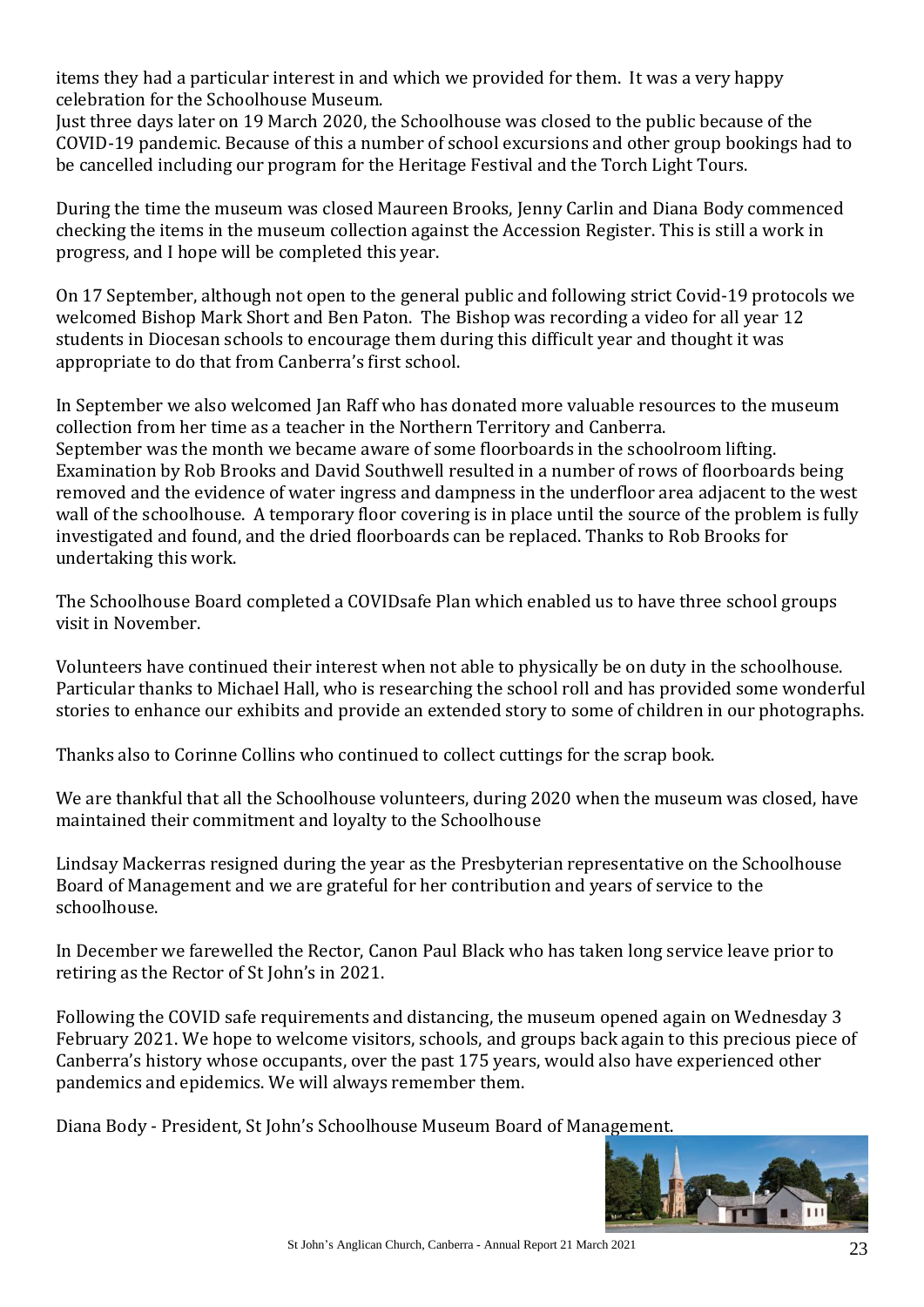#### **ST JOHN'S CARE**

2020 will be remembered for the impact of COVID-19 and the subsequent social, emotional and economic impact across our community and the world.

This presented many challenges for SJC. The immediate issues were: could we remain open and provide service in a COVID safe way and if so, how were we going to address the loss of our supply of donated good particularly in the initial lock down period? Policies and procedures were developed, and changes were made to how things were done to ensure safety for volunteers, staff and clients so that SJC could continue to provide the much-needed assistance and support.

The overwhelming generous response to the Emergency Appeal in March, subsequent appeals and the regular ongoing donations provided the resources required to meet the changing and increased needs throughout the year.

#### PROGRAM

2020 saw changes to our client profile. We saw a new cohort of clients that have never asked for any support before. These are people who have mortgages and or car repayments. When they had a job, there was no issue in making these payments, but COVID changed all that. We are finding that we are spending more time with these clients, providing emotional support, information and assistance to navigate their way around Centrelink, Onelink and other service providers.

2020 also saw a significant reduction in the number of volunteers at SJC. Prior to COVID, there were approximately 70 volunteers who supported us on a weekly basis in some capacity. We now have approximately 40 volunteers who support us. The reduction of numbers has placed added stress on the volunteers who are striving to achieve the positive outcomes for our clients.

#### SERVICE SUMMARY

- Introduction of telephone follow up of regular clients. Whilst receiving the full JobSeeker payments many did not need regular practical assistance but faced problems of social isolation. SJC is often the only point of social connection, as many don't have any family or friends. In some cases, we are the only ones that listen to them.
- 3952 requests were received for Emergency Relief Assistance (individuals and families).
- 962 clients received short term case management (Community Worker/Case Manager, Programs Manager and Executive officer). Due to COVID this figure is down from last year.
- Our Groups were not able to run due to the restrictions of COVID. We did follow up phone calls with clients who had previously engaged in workshops
- 3042 bags of non-perishable food were donated (not including Christmas hampers). Estimated value \$170,352
- Total cash donations (Jan Dec 20) were \$594.211.98 comprising of Regular Donations \$384,481, Emergency Appeal \$209,408, Christmas Hampers \$322
- Approximately 10,400 volunteer hours were donated which has a cash equivalent of \$448,032
- Take Away Community lunches 380 meals were prepared.
- 1544 children received gifts from the Christmas Present Room.
- 548 Christmas hampers were distributed
- Approximately 180 people attended the Christmas Day Picnic Lunch.
- Delivery of food hampers for Canberra Relief Network

#### GOVERNANCE

The initial focus for the Management Committee in 2020 was management of risk to enable the Emergency Relief Centre to remain open during COVID. The Committee and staff are to be commended for their efforts during this period. Policies and Procedures were developed in consultation with Anglicare, the Diocese and the ACT Government. With the exception of one week during the initial period, SJC remained open whilst many agencies closed during this time.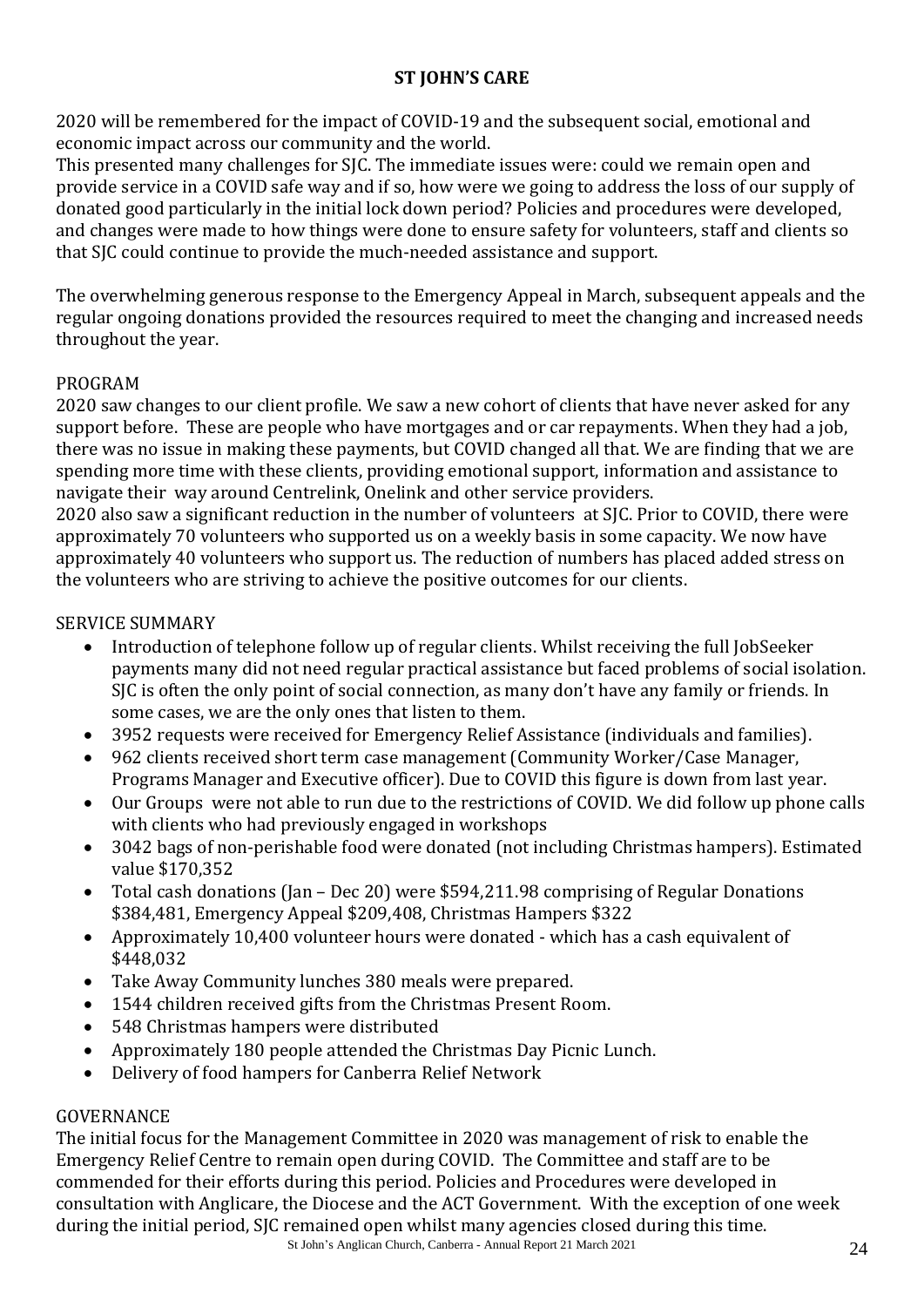In October the Strategic Plan was reviewed. This review was facilitated by PricewaterhouseCoopers. The outcome was the development of the 2021/22 Strategic Plan. We are extremely grateful to PWC for their generosity in providing the professional support and guidance. We would also like to acknowledge John Stafford, Deputy Chair of the Committee, who worked with PWC and the Committee in preparation for the review and for drawing together and documenting the outcomes into the Strategic Plan.

#### THE ST JOHN'S CARE SUPPORT TRUST

With COVID and delays in finalising issues with the Diocese, it was not possible to launch the Trust in 2020. The Trust will be launched in 2021.

#### **STAFFING**

Sarah Murdoch, Executive Officer resigned to take up the position of ACT Youth and Family Services Manager with Anglicare. We congratulate Sarah on her appointment and thank her for her commitment and contributions to SJC.

Stephanie Stevens, Community Worker moved to Perth with her family. We thank her and acknowledge with gratitude the outcomes she achieved for our clients.

Jason Haines, Programs and Fundraising Manager was appointed as Acting Executive Officer. He will act in this position until it is advertised in September 2021.

Nailia Belleski was appointed to the position of Case Manager (previously Community Worker) in September 2020.

Robbie Speldewinde was appointed to the newly created position of Programs Coordinator to back fill the position previously held by Jason which is temporarily vacant until October 2020. We acknowledge and thank the staff for their dedication and contributions.

#### YOUTH PROGRAM – RAW POTENTIAL

Since 2013 SJC has held the contract to manage this program for Youth Care Canberra Ltd. As the program has grown and developed the complexities of, and time required to manage the program, has outgrown SJC capacity. We will work with YCC as the RAW Program is transferred to a new service provider in 2021.

#### THANK YOU

The work of SJC is only possible because of the dedication and support of so many who give of their time, expertise and resources. SJC is a community committed to making a difference in the lives of those facing hardship and disadvantage. It is a privilege to be part of this community with you.

We thank our volunteers, donors, supporters and sponsors, the Parishes, schools and organisation across the community for their continuing support. We also thank Jeremy Halcrow (CEO) and Brad Braithwaite (Deputy CEO) of Anglicare for their continuing commitment to our work.

This year marked a significant change for the Parish of St John's. Canon Paul Black, Rector of St Johns, will retire July 2021 following Long Service Leave which commenced in December. Paul served SJC tirelessly and we thank him for his counsel, support and leadership. Paul oversaw a significant period of growth and development.

Jason Haines, A/Executive Officer Glenda Richards, Chair